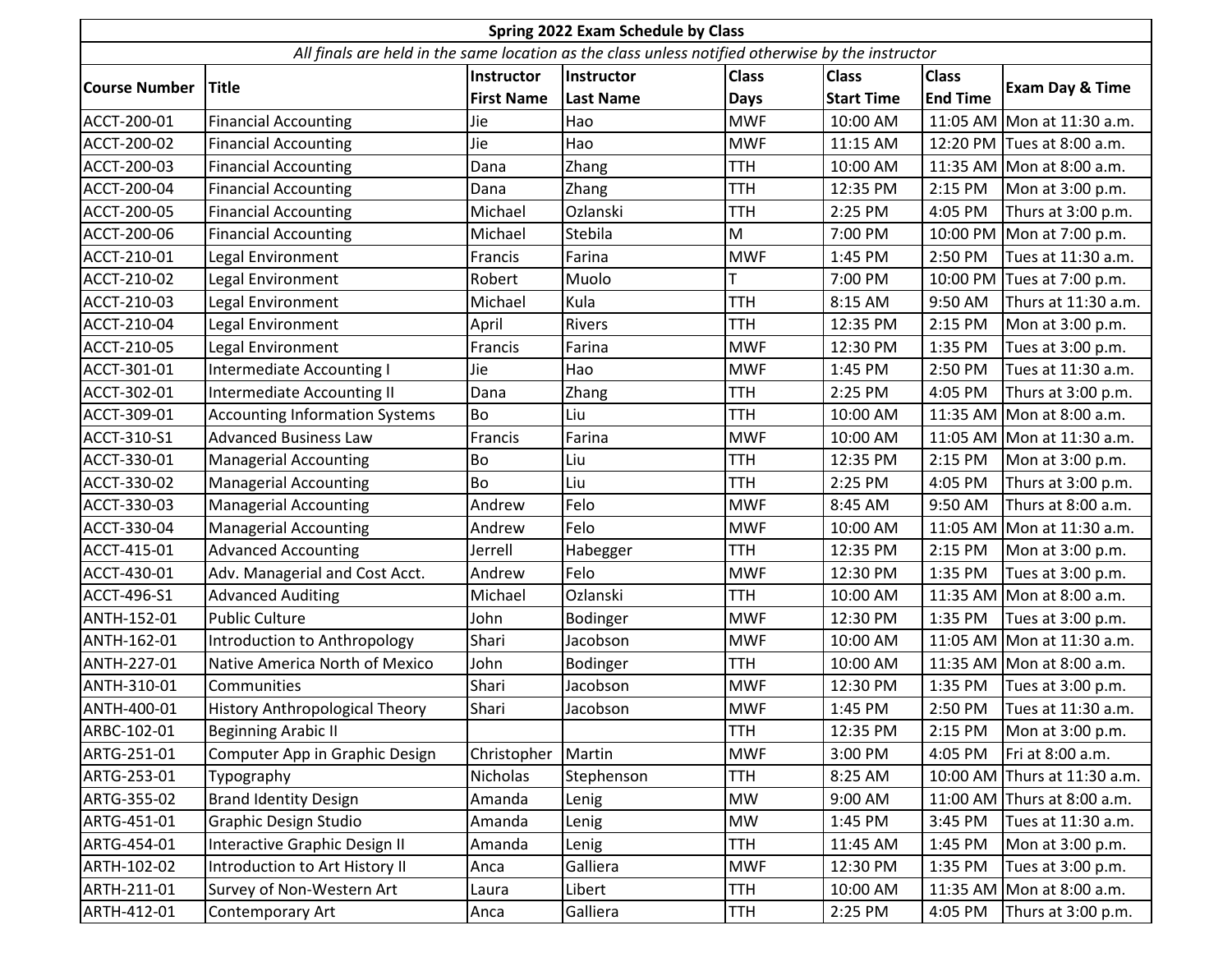|                      | All finals are held in the same location as the class unless notified otherwise by the instructor |                   |                  |              |                   |                 |                              |  |  |
|----------------------|---------------------------------------------------------------------------------------------------|-------------------|------------------|--------------|-------------------|-----------------|------------------------------|--|--|
|                      |                                                                                                   | Instructor        | Instructor       | <b>Class</b> | <b>Class</b>      | <b>Class</b>    |                              |  |  |
| <b>Course Number</b> | <b>Title</b>                                                                                      | <b>First Name</b> | <b>Last Name</b> | <b>Days</b>  | <b>Start Time</b> | <b>End Time</b> | <b>Exam Day &amp; Time</b>   |  |  |
| ARTS-112-01          | <b>Foundations of Art II</b>                                                                      | Andrea            | Piper            | <b>MW</b>    | 9:00 AM           |                 | 11:00 AM Thurs at 8:00 a.m.  |  |  |
| ARTS-112-02          | Foundations of Art II                                                                             | Andrea            | Piper            | <b>MW</b>    | 1:00 PM           | 3:00 PM         | Tues at 3:00 p.m.            |  |  |
| ARTS-113-01          | Drawing                                                                                           | Steven            | Leason           | <b>TTH</b>   | 1:00 PM           | 3:00 PM         | Fri at 11:30 a.m.            |  |  |
| ARTS-221-01          | Painting                                                                                          | Andrea            | Piper            | <b>TTH</b>   | 9:00 AM           |                 | 11:00 AM Thurs at 3:00 p.m.  |  |  |
| ARTS-243-01          | Digital Photography                                                                               | Gordon            | Wenzel           | <b>MW</b>    | 9:00 AM           |                 | 11:00 AM Thurs at 8:00 a.m.  |  |  |
| ARTS-243-02          | Digital Photography                                                                               | Gordon            | Wenzel           | <b>MW</b>    | 11:35 AM          | 1:35 PM         | Tues at 8:00 a.m.            |  |  |
| ARTS-341-01          | <b>Advertising Photography</b>                                                                    | Gordon            | Wenzel           | W            | 7:00 PM           |                 | 10:00 PM Thurs at 7:00 p.m.  |  |  |
| BIOL-010-01          | <b>Issues in Biology</b>                                                                          | Alissa            | Packer           | <b>MWF</b>   | 10:00 AM          |                 | 11:05 AM Mon at 11:30 a.m.   |  |  |
| BIOL-010-02          | <b>Human Genetics and Society</b>                                                                 | Mark              | Prokopovits      | <b>TW</b>    | 7:00 PM           |                 | 10:00 PM Tues at 7:00 p.m.   |  |  |
| BIOL-102-01          | <b>Cell Biology and Genetics</b>                                                                  | Margaret          | Peeler           | <b>MWF</b>   | 10:00 AM          |                 | 11:05 AM Mon at 11:30 a.m.   |  |  |
| BIOL-102-02          | <b>Cell Biology and Genetics</b>                                                                  | Thomas            | Peeler           | <b>MWF</b>   | 11:15 AM          |                 | 12:20 PM Tues at 8:00 a.m.   |  |  |
| BIOL-102-03          | <b>Cell Biology and Genetics</b>                                                                  | Antonio           | Rockwell         | <b>MWF</b>   | 11:15 AM          |                 | 12:20 PM Tues at 8:00 a.m.   |  |  |
| BIOL-220-01          | <b>Biostatistics</b>                                                                              | Gregory           | Burzynski        | <b>MW</b>    | 10:00 AM          |                 | 12:00 PM Tues at 11:30 a.m.  |  |  |
| BIOL-220-02          | <b>Biostatistics</b>                                                                              | David             | Matlaga          | <b>TTH</b>   | 10:00 AM          |                 | 12:00 PM Mon at 8:00 a.m.    |  |  |
| BIOL-220-03          | <b>Biostatistics</b>                                                                              | Gregory           | Burzynski        | <b>TTH</b>   | 10:00 AM          |                 | 12:00 PM Mon at 8:00 a.m.    |  |  |
| BIOL-225-01          | Organismal Form & Function                                                                        | Erin              | Rhinehart        | <b>MWF</b>   | 10:00 AM          |                 | 11:05 AM Mon at 11:30 a.m.   |  |  |
| BIOL-312-01          | Microbiology                                                                                      | Tammy             | Tobin            | <b>TTH</b>   | 8:00 AM           | 9:28 AM         | Thurs at 11:30 a.m.          |  |  |
| BIOL-315-01          | Animal & Exercise Phys. Lab                                                                       | David             | Richard          | M            | 1:00 PM           | 4:00 PM         | Tues at 3:00 p.m.            |  |  |
| BIOL-316-01          | Molecular Biology                                                                                 | Thomas            | Peeler           | <b>MWF</b>   | 8:45 AM           | 9:50 AM         | Thurs at 8:00 a.m.           |  |  |
| BIOL-319-01          | <b>Advanced Genetics</b>                                                                          | Antonio           | Rockwell         | <b>TTH</b>   | 8:00 AM           |                 | 11:00 AM Thurs at 11:30 a.m. |  |  |
| BIOL-320-01          | <b>Exercise &amp; Extreme Physiology</b>                                                          | David             | Richard          | <b>MWF</b>   | 10:00 AM          |                 | 11:05 AM Mon at 11:30 a.m.   |  |  |
| BIOL-324-01          | Animal Behavior                                                                                   | Matthew           | Persons          | <b>MWF</b>   | 8:45 AM           | 9:50 AM         | Thurs at 8:00 a.m.           |  |  |
| BIOL-325-01          | <b>Animal Behavior Lab</b>                                                                        | Matthew           | Persons          |              | 1:00 PM           | 4:00 PM         | Fri at 11:30 a.m.            |  |  |
| BIOL-450-01          | <b>Advanced STEM Seminar</b>                                                                      | William           | Dougherty        |              | 7:00 PM           | 8:00 PM         | Tues at 7:00 p.m.            |  |  |
| BIOL-455-01          | <b>Functional Neuroanatomy</b>                                                                    | Erin              | Rhinehart        | <b>MWF</b>   | 1:00 PM           | 2:50 PM         | Tues at 3:00 p.m.            |  |  |
| BIOL-460-01          | Winter Ecology of Vertebrates                                                                     | Carlos            | <b>ludica</b>    | <b>TTH</b>   | 8:30 AM           | 9:50 AM         | Thurs at 11:30 a.m.          |  |  |
| BIOL-510-01          | <b>Student Research I</b>                                                                         | David             | Richard          | F            | 3:00 PM           | 4:05 PM         | Thurs at 3:00 p.m.           |  |  |
| BIOL-511-01          | <b>Student Research II</b>                                                                        | Carlos            | ludica           | F            | 3:00 PM           | 4:05 PM         | Thurs at 3:00 p.m.           |  |  |
| BIOL-511-02          | <b>Student Research II</b>                                                                        | Alissa            | Packer           | F            | 3:00 PM           | 4:05 PM         | Thurs at 3:00 p.m.           |  |  |
| BIOL-511-03          | Student Research II                                                                               | David             | Richard          | F            | 3:00 PM           | 4:05 PM         | Thurs at 3:00 p.m.           |  |  |
| BIOL-560-01          | Biology, Politics, & Media                                                                        | David             | Richard          |              | 1:00 PM           | 2:35 PM         | Fri at 11:30 a.m.            |  |  |
| BIOL-560-02          | Life in the Precambrian                                                                           | Gregory           | Burzynski        | <b>MW</b>    | 3:00 PM           | 4:05 PM         | Fri at 8:00 a.m.             |  |  |
| CHEM-104-01          | <b>General Chemistry II</b>                                                                       | Michael           | Parra            | <b>MWF</b>   | 8:45 AM           | 9:50 AM         | Thurs at 8:00 a.m.           |  |  |
| CHEM-104-02          | <b>General Chemistry II</b>                                                                       | Khushi            | Patel-Desai      | <b>TTH</b>   | 10:00 AM          | 11:35 AM        | Mon at 8:00 a.m.             |  |  |
| CHEM-221-01          | Organic Chemistry I                                                                               | Geneive           | Henry            | <b>MWF</b>   | 8:45 AM           | 9:50 AM         | Thurs at 8:00 a.m.           |  |  |
| CHEM-221-02          | Organic Chemistry I                                                                               | Phillip           | Brogdon          | <b>MWF</b>   | 8:45 AM           | 9:50 AM         | Thurs at 8:00 a.m.           |  |  |
| CHEM-232-01          | <b>Structure and Reactivity</b>                                                                   | William           | Dougherty        | <b>MWF</b>   | 10:00 AM          |                 | 11:05 AM Mon at 11:30 a.m.   |  |  |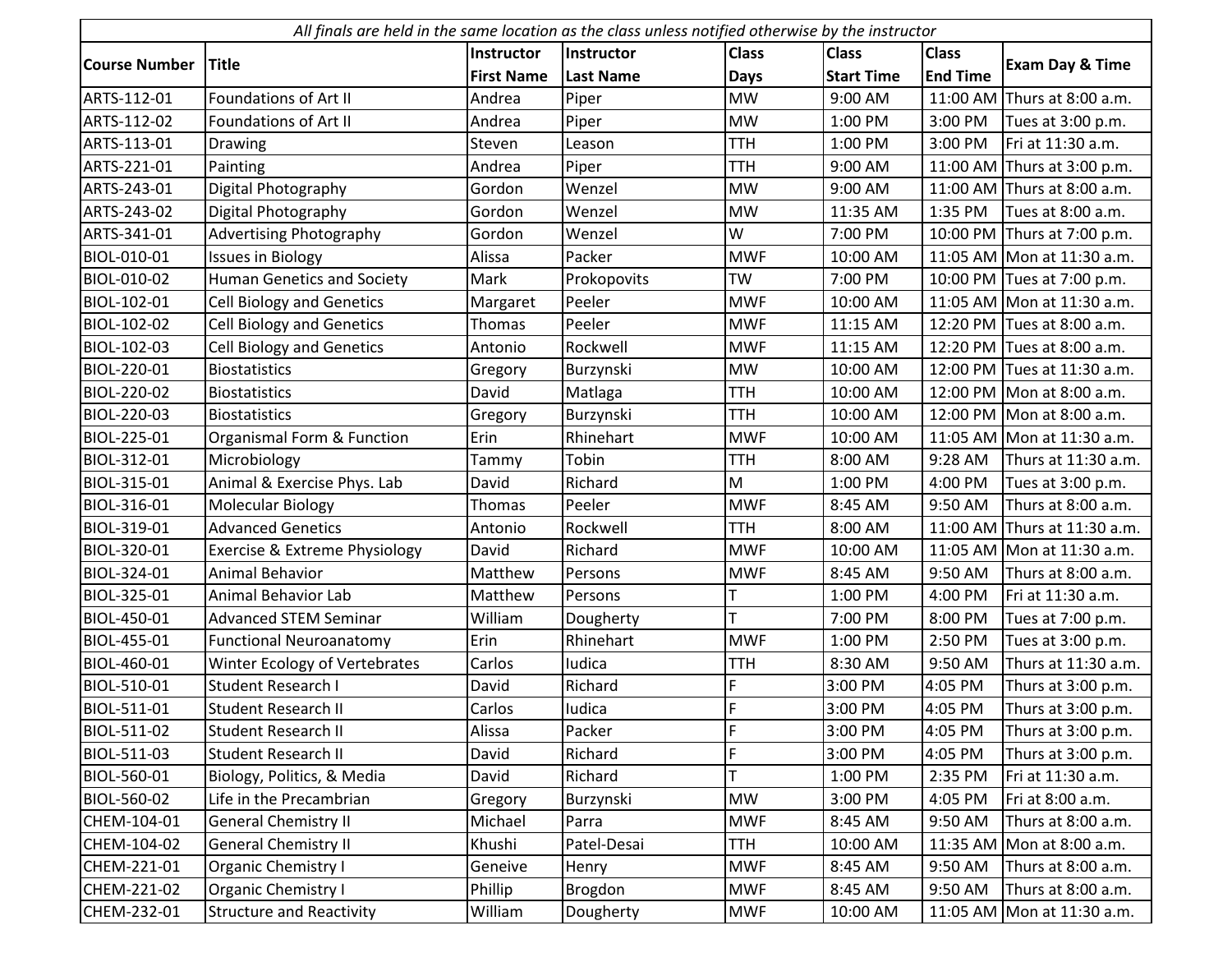| All finals are held in the same location as the class unless notified otherwise by the instructor |                                           |                   |                  |              |                   |                 |                              |  |
|---------------------------------------------------------------------------------------------------|-------------------------------------------|-------------------|------------------|--------------|-------------------|-----------------|------------------------------|--|
|                                                                                                   |                                           | Instructor        | Instructor       | <b>Class</b> | <b>Class</b>      | <b>Class</b>    |                              |  |
| <b>Course Number</b>                                                                              | <b>Title</b>                              | <b>First Name</b> | <b>Last Name</b> | <b>Days</b>  | <b>Start Time</b> | <b>End Time</b> | <b>Exam Day &amp; Time</b>   |  |
| CHEM-242-01                                                                                       | Methods of Chemical Analysis              | Thomas            | Johnson          | <b>TTH</b>   | 10:00 AM          |                 | 11:35 AM Mon at 8:00 a.m.    |  |
| CHEM-300-01                                                                                       | <b>Organic Electronics</b>                | Phillip           | Brogdon          | <b>MWF</b>   | 11:15 AM          |                 | 12:20 PM Tues at 8:00 a.m.   |  |
| CHEM-311-01                                                                                       | <b>Analytical Chemistry</b>               | William           | Dougherty        | <b>MWF</b>   | 8:45 AM           | 9:50 AM         | Thurs at 8:00 a.m.           |  |
| CHEM-424-01                                                                                       | The Biochemistry of Metabolism            | Michael           | Parra            | <b>MWF</b>   | 10:00 AM          |                 | 11:05 AM Mon at 11:30 a.m.   |  |
| CHEM-429-01                                                                                       | Biochemistry of Metabolism Lab            | Michael           | Parra            | <b>TH</b>    | 1:00 PM           | 4:00 PM         | Fri at 11:30 a.m.            |  |
| CHEM-430-01                                                                                       | <b>Instrumental Analysis</b>              | Lou Ann           | Tom              | <b>MWF</b>   | 10:00 AM          |                 | 11:05 AM Mon at 11:30 a.m.   |  |
| CHEM-500-01                                                                                       | Problems in Chemistry                     | Lou Ann           | Tom              | M            | 3:00 PM           | 4:05 PM         | Fri at 8:00 a.m.             |  |
| CHNS-102-01                                                                                       | <b>Beginning Chinese II</b>               | Li                | E                | <b>MWF</b>   | 10:00 AM          |                 | 11:05 AM   Mon at 11:30 a.m. |  |
| CHNS-202-01                                                                                       | Intermediate Chinese II                   | Li                | E                | <b>MWF</b>   | 11:15 AM          |                 | 12:20 PM Tues at 8:00 a.m.   |  |
| COMM-101-01                                                                                       | <b>Essentials of Digital Media</b>        | John              | Foltz            | <b>MWF</b>   | 12:30 PM          | 1:35 PM         | Tues at 3:00 p.m.            |  |
| COMM-101-02                                                                                       | <b>Essentials of Digital Media</b>        | Joseph            | Giomboni         | <b>MWF</b>   | 10:00 AM          |                 | 11:05 AM Mon at 11:30 a.m.   |  |
| COMM-102-S1                                                                                       | Methods: Adobe Creative Suite             | Linda             | <b>Burkley</b>   | <b>MWF</b>   | 10:00 AM          |                 | 11:05 AM Mon at 11:30 a.m.   |  |
| COMM-131-01                                                                                       | Introduction to Journalism                |                   |                  | <b>MWF</b>   | 11:15 AM          |                 | 12:20 PM Tues at 8:00 a.m.   |  |
| COMM-190-S1                                                                                       | Intro to Comm/Media Theory                | Joseph            | Giomboni         | <b>TTH</b>   | 10:00 AM          |                 | 11:35 AM Mon at 8:00 a.m.    |  |
| COMM-192-02                                                                                       | <b>Public Speaking</b>                    | Craig             | <b>Stark</b>     | <b>MWF</b>   | 11:15 AM          |                 | 12:20 PM Tues at 8:00 a.m.   |  |
| COMM-192-03                                                                                       | <b>Public Speaking</b>                    | Catherine         | Hastings         | <b>TTH</b>   | 8:15 AM           | 9:50 AM         | Thurs at 11:30 a.m.          |  |
| COMM-194-01                                                                                       | <b>Intercultural Communication</b>        | Craig             | <b>Stark</b>     | <b>MWF</b>   | 3:00 PM           | 4:05 PM         | Fri at 8:00 a.m.             |  |
| COMM-201-01                                                                                       | <b>Ethics and Leadership</b>              | David             | Kaszuba          | <b>MWF</b>   | 10:00 AM          |                 | 11:05 AM Mon at 11:30 a.m.   |  |
| COMM-201-02                                                                                       | <b>Ethics and Leadership</b>              | David             | Kaszuba          | <b>MWF</b>   | 8:45 AM           | 9:50 AM         | Thurs at 8:00 a.m.           |  |
| COMM-202-01                                                                                       | Digital Media Analytics                   | Nabeel            | Siddiqui         | <b>MWF</b>   | 1:45 PM           | 2:50 PM         | Tues at 11:30 a.m.           |  |
| COMM-202-02                                                                                       | Digital Media Analytics                   | Nabeel            | Siddiqui         | <b>MWF</b>   | 10:00 AM          |                 | 11:05 AM   Mon at 11:30 a.m. |  |
| COMM-211-01                                                                                       | <b>Advertising &amp; Public Relations</b> | Linda             | <b>Burkley</b>   | <b>MWF</b>   | 12:30 PM          | 1:35 PM         | Tues at 3:00 p.m.            |  |
| COMM-215-01                                                                                       | <b>Professional Selling</b>               | Michele           | Welliver         | <b>MWF</b>   | 8:45 AM           | 9:50 AM         | Thurs at 8:00 a.m.           |  |
| COMM-231-01                                                                                       | <b>News Content and Creation</b>          | Catherine         | Hastings         | <b>MWF</b>   | 3:00 PM           | 4:05 PM         | Fri at 8:00 a.m.             |  |
| COMM-242-S1                                                                                       | <b>Sports Announcing</b>                  | Michael           | Ferlazzo         | <b>TTH</b>   | 7:00 PM           | 8:35 PM         | Thurs at 7:00 p.m.           |  |
| COMM-277-01                                                                                       | Audio Prod & Media Performance            | Dawn              | Benfer           | <b>TTH</b>   | 8:15 AM           | 9:50 AM         | Thurs at 11:30 a.m.          |  |
| COMM-282-01                                                                                       | Fund Digital Video Production             | John              | Foltz            | <b>TTH</b>   | 10:00 AM          | 11:35 AM        | Mon at 8:00 a.m.             |  |
| COMM-311-01                                                                                       | <b>Rsrch Methods in Advertising</b>       | Joseph            | Giomboni         | <b>TTH</b>   | 2:25 PM           | 4:05 PM         | Thurs at 3:00 p.m.           |  |
| COMM-315-01                                                                                       | <b>Advanced Professional Selling</b>      | Michele           | Welliver         | <b>MWF</b>   | 12:30 PM          | 1:35 PM         | Tues at 3:00 p.m.            |  |
| COMM-322-01                                                                                       | <b>Strategic Event Management</b>         | Linda             | Burkley          | <b>MWF</b>   | 1:45 PM           | 2:50 PM         | Tues at 11:30 a.m.           |  |
| COMM-379-01                                                                                       | <b>Critical Approaches to Gaming</b>      | Nabeel            | Siddiqui         | <b>TTH</b>   | 12:35 PM          | 2:15 PM         | Mon at 3:00 p.m.             |  |
| COMM-411-01                                                                                       | <b>Public Relations Management</b>        | David             | Kaszuba          | <b>MWF</b>   | 12:30 PM          | 1:35 PM         | Tues at 3:00 p.m.            |  |
| COMM-418-01                                                                                       | <b>Advertising Campaigns</b>              | Michele           | Welliver         | <b>MWF</b>   | 11:15 AM          | 12:20 PM        | Tues at 8:00 a.m.            |  |
| COMM-481-01                                                                                       | Media Law                                 | Catherine         | Hastings         | <b>MWF</b>   | 1:45 PM           | 2:50 PM         | Tues at 11:30 a.m.           |  |
| COMM-482-01                                                                                       | Prof Digital Multimedia Produc            | John              | Foltz            | <b>TTH</b>   | 2:25 PM           | 4:05 PM         | Thurs at 3:00 p.m.           |  |
| CSCI-181-01                                                                                       | Principles of Computer Science            | Joy               | Azzam            | <b>MWF</b>   | 1:45 PM           | 2:50 PM         | Tues at 11:30 a.m.           |  |
| CSCI-281-01                                                                                       | Data Structures                           | Joy               | Azzam            | <b>TTH</b>   | 2:25 PM           | 4:05 PM         | Thurs at 3:00 p.m.           |  |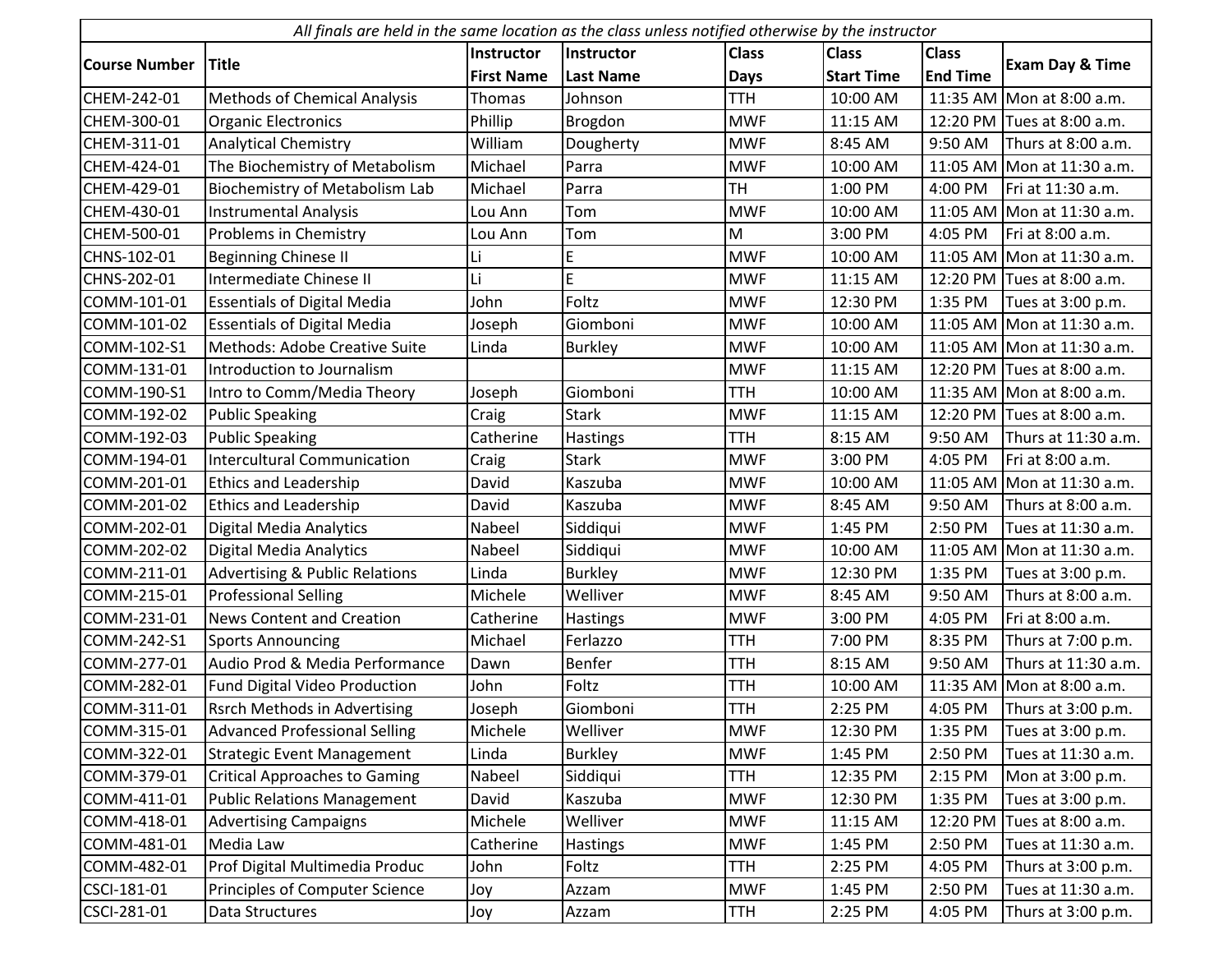| All finals are held in the same location as the class unless notified otherwise by the instructor |                                          |                   |                  |              |                   |                 |                             |  |  |
|---------------------------------------------------------------------------------------------------|------------------------------------------|-------------------|------------------|--------------|-------------------|-----------------|-----------------------------|--|--|
|                                                                                                   |                                          | <b>Instructor</b> | Instructor       | <b>Class</b> | <b>Class</b>      | <b>Class</b>    |                             |  |  |
| <b>Course Number</b>                                                                              | <b>Title</b>                             | <b>First Name</b> | <b>Last Name</b> | <b>Days</b>  | <b>Start Time</b> | <b>End Time</b> | <b>Exam Day &amp; Time</b>  |  |  |
| CSCI-301-01                                                                                       | Data Mining                              | Edisanter         | Lo               | <b>MWF</b>   | 8:45 AM           | 9:50 AM         | Thurs at 8:00 a.m.          |  |  |
| CSCI-381-01                                                                                       | Algorithms                               | Hojin             | Chang            | <b>MWF</b>   | 12:30 PM          | 1:35 PM         | Tues at 3:00 p.m.           |  |  |
| CSCI-392-S1                                                                                       | Data Commun/Networks II                  | Kenneth           | <b>Brakke</b>    | <b>MWF</b>   | 3:00 PM           | 4:05 PM         | Fri at 8:00 a.m.            |  |  |
| CSCI-471-01                                                                                       | Software Engineer: Methodology           | Hojin             | Chang            | <b>TTH</b>   | 8:15 AM           | 9:50 AM         | Thurs at 11:30 a.m.         |  |  |
| CSCI-501-01                                                                                       | <b>Topics in Computer Science</b>        | Hojin             | Chang            | <b>TTH</b>   | 10:00 AM          |                 | 11:35 AM Mon at 8:00 a.m.   |  |  |
| DIVS-100-01                                                                                       | Intro to Diversity Studies               | Hilario           | Lomeli           | <b>TTH</b>   | 10:00 AM          |                 | 11:35 AM Mon at 8:00 a.m.   |  |  |
| ECOL-110-01                                                                                       | Biogeodiversity                          | Jack              | Holt             | <b>MWF</b>   | 1:00 PM           | 3:00 PM         | Tues at 3:00 p.m.           |  |  |
| EcOL-511-01                                                                                       | <b>Student Research II</b>               | Matthew           | Persons          | F            | 3:00 PM           | 4:05 PM         | Thurs at 3:00 p.m.          |  |  |
| ECOL-560-01                                                                                       | <b>Climate Change Biology</b>            | David             | Matlaga          | Ē            | 1:00 PM           | 2:50 PM         | Tues at 3:00 p.m.           |  |  |
| ECOL-560-02                                                                                       | Amphibian Population Declines            | Tanya             | Matlaga          |              | 1:00 PM           | 2:50 PM         | Fri at 11:30 a.m.           |  |  |
| ECOL-560-03                                                                                       | Sustainable Food Systems                 | Alissa            | Packer           | M            | 1:00 PM           | 2:50 PM         | Tues at 3:00 p.m.           |  |  |
| ECOL-560-04                                                                                       | <b>Evolution and Human Behavior</b>      | Matthew           | Persons          | <b>TH</b>    | 1:00 PM           | 2:50 PM         | Fri at 3:00 p.m.            |  |  |
| ECON-201-01                                                                                       | Principles of Macroeconomics             | Jeffrey           | Reber            | W            | 7:00 PM           | 10:00 PM        | Thurs at 7:00 p.m.          |  |  |
| ECON-201-02                                                                                       | <b>Principles of Macroeconomics</b>      | Katarina          | Keller           | <b>TTH</b>   | 10:00 AM          |                 | 11:35 AM Mon at 8:00 a.m.   |  |  |
| ECON-201-03                                                                                       | Principles of Macroeconomics             | Theresa           | Finley           | <b>MWF</b>   | 12:30 PM          | 1:35 PM         | Tues at 3:00 p.m.           |  |  |
| ECON-202-01                                                                                       | Principles of Microeconomics             | Olugbenga         | Onafowora        | <b>TTH</b>   | 12:35 PM          | 2:15 PM         | Mon at 3:00 p.m.            |  |  |
| ECON-202-02                                                                                       | Principles of Microeconomics             | Olugbenga         | Onafowora        | TTH          | 2:25 PM           | 4:05 PM         | Thurs at 3:00 p.m.          |  |  |
| ECON-202-03                                                                                       | Principles of Microeconomics             | Kyrstin           | Shadle           | W            | 7:00 PM           |                 | 10:00 PM Thurs at 7:00 p.m. |  |  |
| ECON-202-04                                                                                       | Principles of Microeconomics             | Lyudmyla          | Ardan            | <b>MWF</b>   | 10:00 AM          |                 | 11:05 AM Mon at 11:30 a.m.  |  |  |
| ECON-202-05                                                                                       | Principles of Microeconomics             | Lyudmyla          | Ardan            | <b>MWF</b>   | 11:15 AM          | 12:20 PM        | Tues at 8:00 a.m.           |  |  |
| ECON-313-01                                                                                       | Intermediate Microeconomics              | Olugbenga         | Onafowora        | <b>TTH</b>   | 10:00 AM          |                 | 11:35 AM Mon at 8:00 a.m.   |  |  |
| ECON-330-01                                                                                       | <b>International Trade &amp; Finance</b> | Lyudmyla          | Ardan            | <b>MWF</b>   | 1:45 PM           | 2:50 PM         | Tues at 11:30 a.m.          |  |  |
| ECON-338-01                                                                                       | <b>International Political Econ</b>      | Katarina          | Keller           | <b>TTH</b>   | 12:35 PM          | 2:15 PM         | Mon at 3:00 p.m.            |  |  |
| ECON-341-01                                                                                       | <b>Economic Policy</b>                   | Theresa           | Finley           | <b>MWF</b>   | 3:00 PM           | 4:05 PM         | Fri at 8:00 a.m.            |  |  |
| ECON-375-01                                                                                       | Poverty, Inequality, & Econ              | Matthew           | Rousu            |              | 2:25 PM           | 4:05 PM         | Thurs at 11:30 a.m.         |  |  |
| EDUC-102-S1                                                                                       | <b>Foundation of Education</b>           | George            | Cravitz          | <b>TTH</b>   | 10:00 AM          |                 | 11:35 AM Mon at 8:00 a.m.   |  |  |
| EDUC-240-01                                                                                       | Cognition & Classroom Learning           | Hilario           | Lomeli           |              | 7:00 PM           |                 | 10:00 PM Tues at 7:00 p.m.  |  |  |
| EDUC-250-01                                                                                       | <b>Educational Psychology</b>            | Molly             | <b>Nied</b>      | M            | 7:00 PM           |                 | 10:00 PM Mon at 7:00 p.m.   |  |  |
| EDUC-260-01                                                                                       | Intro to Special Education               | Stephanie         | Michaels         | W            | 7:00 PM           |                 | 10:00 PM Thurs at 7:00 p.m. |  |  |
| EDUC-270-01                                                                                       | <b>Exceptional Students</b>              | Leigh             | Kurz             | <b>MWF</b>   | 10:00 AM          |                 | 11:05 AM Mon at 11:30 a.m.  |  |  |
| EDUC-290-01                                                                                       | <b>Instruction: Mild Disabilities</b>    | Leigh             | Kurz             | <b>MWF</b>   | 8:45 AM           | 9:50 AM         | Thurs at 8:00 a.m.          |  |  |
| EDUC-300A-S1                                                                                      | Arts in Education: Art                   | Kaitlyn           | <b>Burns</b>     | M            | 7:00 PM           | 10:00 PM        | Mon at 7:00 p.m.            |  |  |
| EDUC-300M-S1                                                                                      | Arts in Education: Music                 | Adrienne          | Rodriguez        | <b>MWF</b>   | 1:45 PM           | 2:50 PM         | Tues at 11:30 a.m.          |  |  |
| EDUC-310-01                                                                                       | Math Methods: Pre-School                 | David             | McLaughlin       | TTH          | 10:00 AM          | 11:35 AM        | Mon at 8:00 a.m.            |  |  |
| EDUC-311-01                                                                                       | Math Methods: Primary Grades             | Carla             | Minori           | TTH          | 8:00 AM           | 9:35 AM         | Thurs at 11:30 a.m.         |  |  |
| EDUC-340-01                                                                                       | <b>Behavior Interventions</b>            | Anthony           | Serafini         | Т            | 4:10 PM           | 6:55 PM         | Tues at 11:30 a.m.          |  |  |
| EDUC-350-01                                                                                       | English Language Learners                | Hilario           | Lomeli           | W            | 7:00 PM           | 10:00 PM        | Thurs at 7:00 p.m.          |  |  |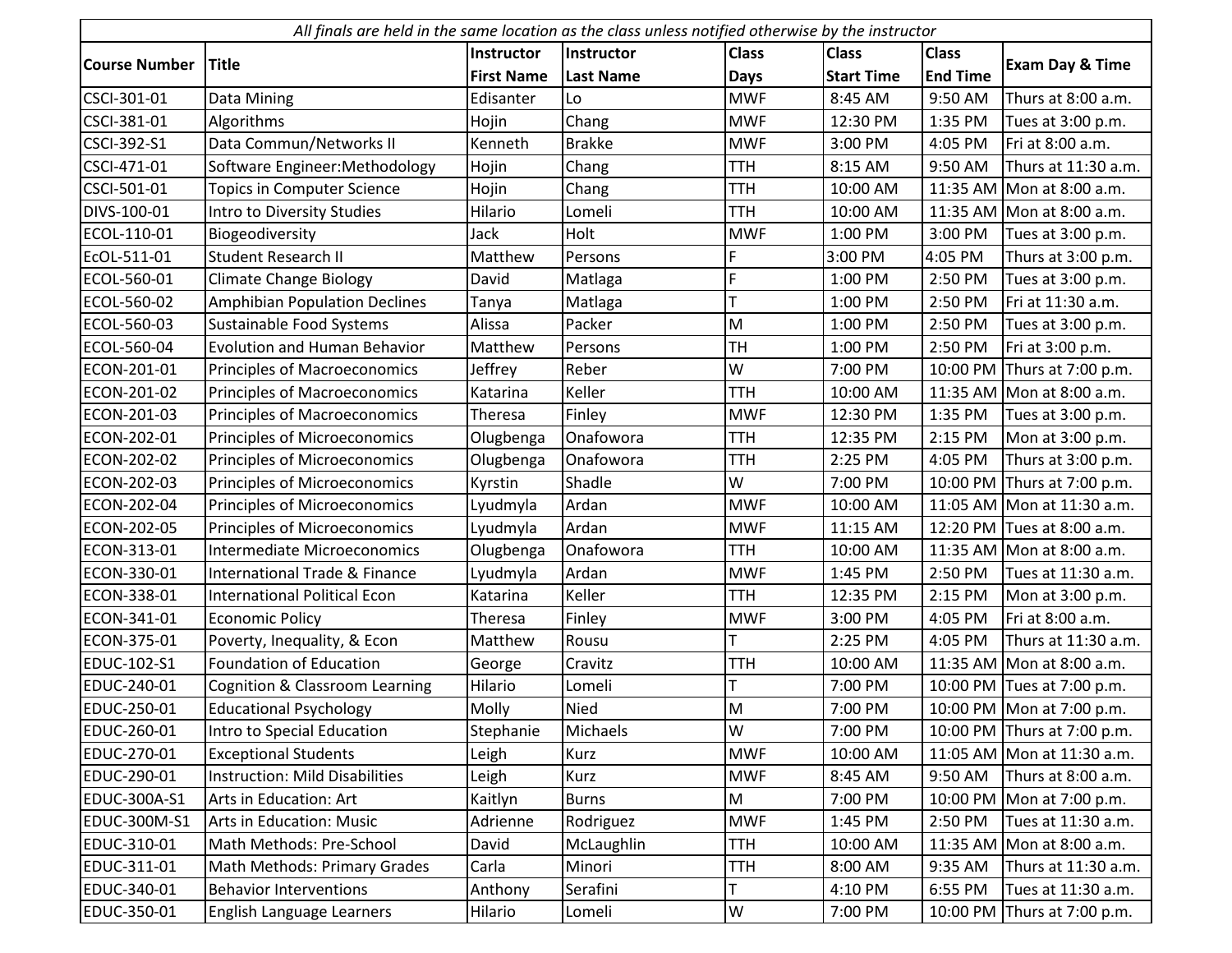| All finals are held in the same location as the class unless notified otherwise by the instructor |                                       |                   |                  |              |                   |                 |                             |  |
|---------------------------------------------------------------------------------------------------|---------------------------------------|-------------------|------------------|--------------|-------------------|-----------------|-----------------------------|--|
|                                                                                                   |                                       | Instructor        | Instructor       | <b>Class</b> | <b>Class</b>      | <b>Class</b>    |                             |  |
| <b>Course Number</b>                                                                              | <b>Title</b>                          | <b>First Name</b> | <b>Last Name</b> | <b>Days</b>  | <b>Start Time</b> | <b>End Time</b> | <b>Exam Day &amp; Time</b>  |  |
| EDUC-365-01                                                                                       | Preschool Language & Literacy         | Susan             | Welteroth        | <b>TTH</b>   | 2:25 PM           | 4:05 PM         | Thurs at 3:00 p.m.          |  |
| EDUC-366-01                                                                                       | Primary Literacy Development          | Julie             | Lohr             | W            | 7:00 PM           |                 | 10:00 PM Thurs at 7:00 p.m. |  |
| EDUC-367-01                                                                                       | <b>Literacy Assessment</b>            | Valerie           | Allison          | <b>TTH</b>   | 12:35 PM          | 2:15 PM         | Mon at 3:00 p.m.            |  |
| EDUC-430-01                                                                                       | Early Childhood Science Method        | David             | McLaughlin       | <b>MWF</b>   | 11:15 AM          |                 | 12:20 PM Tues at 8:00 a.m.  |  |
| EDUC-441-01                                                                                       | Teaching & Learning Language          | Annemieke         | <b>Stassel</b>   |              | 7:00 PM           |                 | 10:00 PM Tues at 7:00 p.m.  |  |
| EDUC-442-01                                                                                       | Language Teaching Foundations         | Renee             | Parker           | ${\sf M}$    | 4:10 PM           | 6:55 PM         | Mon at 3:00 p.m.            |  |
| EDUC-600-01                                                                                       | Seminar                               | Valerie           | Allison          |              | 7:00 PM           |                 | 10:00 PM Tues at 7:00 p.m.  |  |
| EDUC-600-02                                                                                       | Seminar                               | Leigh             | Kurz             |              | 7:00 PM           |                 | 10:00 PM Tues at 7:00 p.m.  |  |
| EDUC-600-03                                                                                       | Seminar                               | Susan             | Welteroth        |              | 7:00 PM           |                 | 10:00 PM Tues at 7:00 p.m.  |  |
| EDUC-600-04                                                                                       | Seminar                               | Sarah             | Moore            |              | 7:00 PM           |                 | 10:00 PM Tues at 7:00 p.m.  |  |
| EDUC-710-01                                                                                       | Social Foundations of Educ            | Hilario           | Lomeli           | M            | 7:00 PM           |                 | 10:00 PM Mon at 7:00 p.m.   |  |
| EDUC-725-01                                                                                       | Teach Stu W/ Mild Disabilities        | Leigh             | Kurz             | <b>MWF</b>   | 8:45 AM           | 9:50 AM         | Thurs at 8:00 a.m.          |  |
| EDUC-741-01                                                                                       | <b>Cultural Context of Language</b>   | Annemieke         | <b>Stassel</b>   |              | 7:00 PM           |                 | 10:00 PM Tues at 7:00 p.m.  |  |
| EDUC-745-01                                                                                       | <b>Behavior Interventions</b>         | Anthony           | Serafini         | т            | 4:10 PM           | 6:55 PM         | Tues at 11:30 a.m.          |  |
| EDUC-760-01                                                                                       | <b>Critical Lit./Education Trends</b> | Ashley            | Grant            | TH           | 4:10 PM           | 6:55 PM         | Thurs at 7:00 p.m.          |  |
| EENV-102-01                                                                                       | <b>Environmental Hazards</b>          | Ethan             | Davis            | <b>TTH</b>   | 8:30 AM           | 9:50 AM         | Thurs at 11:30 a.m.         |  |
| EENV-113-01                                                                                       | Geology and the Environment           | Jennifer          | Elick            | <b>TTH</b>   | 10:00 AM          |                 | 11:35 AM Mon at 8:00 a.m.   |  |
| EENV-113-02                                                                                       | Geology and the Environment           | Jennifer          | <b>Elick</b>     | <b>TTH</b>   | 10:00 AM          |                 | 11:35 AM Mon at 8:00 a.m.   |  |
| EENV-240-01                                                                                       | Introduction to Meteorology           | Derek             | Straub           | <b>TTH</b>   | 8:30 AM           | 9:50 AM         | Thurs at 11:30 a.m.         |  |
| EENV-242-01                                                                                       | <b>Climate and Global Change</b>      | Ethan             | Davis            | <b>MWF</b>   | 11:15 AM          |                 | 12:20 PM Tues at 8:00 a.m.  |  |
| EENV-242-02                                                                                       | <b>Climate and Global Change</b>      | Ethan             | Davis            | <b>MWF</b>   | 8:45 AM           | 9:50 AM         | Thurs at 8:00 a.m.          |  |
| EENV-383-01                                                                                       | Soil Science                          | Daniel            | Ressler          | <b>MWF</b>   | 8:45 AM           | 9:50 AM         | Thurs at 8:00 a.m.          |  |
| EENV-511-01                                                                                       | Senior Project II                     | Daniel            | Ressler          | <b>TTH</b>   | 10:00 AM          |                 | 11:35 AM Mon at 8:00 a.m.   |  |
| ENGL-100-01                                                                                       | <b>Writing and Thinking</b>           | Harvey            | Edwards          | <b>TTH</b>   | 12:35 PM          | 2:15 PM         | Mon at 3:00 p.m.            |  |
| ENGL-100-02                                                                                       | <b>Writing and Thinking</b>           | Rebecca           | Warner           | <b>MWF</b>   | 8:45 AM           | 9:50 AM         | Thurs at 8:00 a.m.          |  |
| ENGL-100-03                                                                                       | Writing and Thinking                  | Rachana           | Sachdev          | <b>MWF</b>   | 1:45 PM           | 2:50 PM         | Tues at 11:30 a.m.          |  |
| ENGL-100-04                                                                                       | <b>Writing and Thinking</b>           | Daniel            | Abitz            | <b>TTH</b>   | 2:45 PM           | 4:05 PM         | Thurs at 3:00 p.m.          |  |
| <b>ENGL-100-05</b>                                                                                | <b>Writing and Thinking</b>           | Caleb             | Stroman          | <b>MWF</b>   | 11:15 AM          |                 | 12:20 PM Tues at 8:00 a.m.  |  |
| ENGL-100-06                                                                                       | <b>Writing and Thinking</b>           | Randy             | Robertson        | <b>MWF</b>   | 12:30 PM          | 1:35 PM         | Tues at 3:00 p.m.           |  |
| ENGL-100-07                                                                                       | <b>Writing and Thinking</b>           | Mary              | Bogdan           | <b>TTH</b>   | 10:00 AM          | 11:35 AM        | Mon at 8:00 a.m.            |  |
| ENGL-100-08                                                                                       | <b>Writing and Thinking</b>           | Rebecca           | Warner           | <b>MWF</b>   | 3:00 PM           | 4:05 PM         | Fri at 8:00 a.m.            |  |
| ENGL-100-09                                                                                       | <b>Writing and Thinking</b>           | Christopher       | Liek             | <b>TTH</b>   | 8:15 AM           | 9:50 AM         | Thurs at 11:30 a.m.         |  |
| ENGL-100-10                                                                                       | <b>Writing and Thinking</b>           |                   |                  | <b>TTH</b>   | 2:25 PM           | 4:05 PM         | Thurs at 3:00 p.m.          |  |
| ENGL-100-11                                                                                       | <b>Writing and Thinking</b>           | Rebecca           | Warner           | <b>MWF</b>   | 12:30 PM          | 1:35 PM         | Tues at 3:00 p.m.           |  |
| ENGL-190-01                                                                                       | Intro to Modern Publishing            | Heather           | Lang             | <b>TTH</b>   | 12:35 PM          | 2:15 PM         | Mon at 3:00 p.m.            |  |
| ENGL-205-01                                                                                       | Literature Studies                    | Harvey            | Edwards          | <b>TTH</b>   | 10:00 AM          |                 | 11:35 AM Mon at 8:00 a.m.   |  |
| ENGL-205-02                                                                                       | Narrative in Novels & Films           | John              | Hubbell          | <b>TTH</b>   | 2:25 PM           | 4:05 PM         | Thurs at 3:00 p.m.          |  |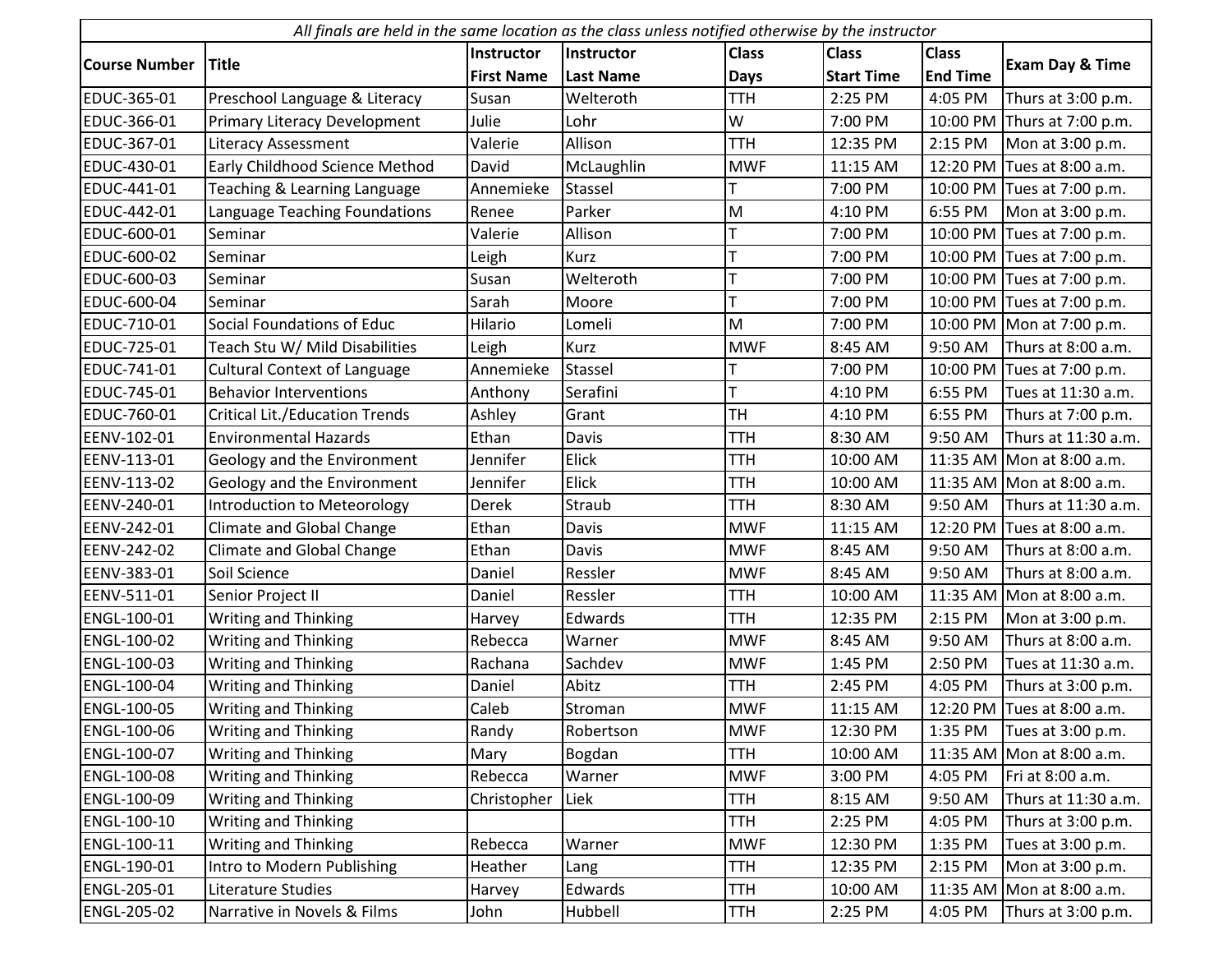| All finals are held in the same location as the class unless notified otherwise by the instructor |                                     |                   |                   |              |                   |                 |                             |  |
|---------------------------------------------------------------------------------------------------|-------------------------------------|-------------------|-------------------|--------------|-------------------|-----------------|-----------------------------|--|
|                                                                                                   |                                     | <b>Instructor</b> | Instructor        | <b>Class</b> | <b>Class</b>      | <b>Class</b>    |                             |  |
| <b>Course Number</b>                                                                              | <b>Title</b>                        | <b>First Name</b> | <b>Last Name</b>  | Days         | <b>Start Time</b> | <b>End Time</b> | <b>Exam Day &amp; Time</b>  |  |
| ENGL-205-03                                                                                       | Shakespeare & the Environment       | Rachana           | Sachdev           | <b>MWF</b>   | 12:30 PM          | 1:35 PM         | Tues at 3:00 p.m.           |  |
| <b>ENGL-205-05</b>                                                                                | Living Literature                   | Matthew           | Null              | <b>MWF</b>   | 8:45 AM           | 9:50 AM         | Thurs at 8:00 a.m.          |  |
| ENGL-205-06                                                                                       | The Adventure Story                 | Lewis             | Land              | <b>MWF</b>   | 10:00 AM          |                 | 11:05 AM Mon at 11:30 a.m.  |  |
| ENGL-205-07                                                                                       | Literature Studies                  |                   |                   | <b>MWF</b>   | 11:15 AM          |                 | 12:20 PM Tues at 8:00 a.m.  |  |
| ENGL-205-08                                                                                       | The Adventure Story                 | Lewis             | Land              | <b>MWF</b>   | 1:45 PM           | 2:50 PM         | Tues at 11:30 a.m.          |  |
| ENGL-205-09                                                                                       | History of the Short Story          | Ryan              | Rickrode          | <b>MWF</b>   | 12:30 PM          | 1:35 PM         | Tues at 3:00 p.m.           |  |
| ENGL-250-01                                                                                       | World Literature                    | Rachana           | Sachdev           | <b>MWF</b>   | 10:00 AM          |                 | 11:05 AM Mon at 11:30 a.m.  |  |
| ENGL-265-01                                                                                       | Forms of Writing: Novel             | Randy             | Robertson         | <b>TTH</b>   | 12:35 PM          | 2:15 PM         | Mon at 3:00 p.m.            |  |
| ENGL-265-02                                                                                       | Forms of Writing: Song & Lyric      | Lewis             | Land              | <b>TTH</b>   | 2:25 PM           | 4:05 PM         | Thurs at 3:00 p.m.          |  |
| ENGL-269-01                                                                                       | English Grammar & Writing Proc      |                   |                   | M            | 7:00 PM           | 9:00 PM         | Mon at 7:00 p.m.            |  |
| ENGL-290-01                                                                                       | Aesthetics and Interpretation       | Laurence          | Roth              | <b>TTH</b>   | 2:25 PM           | 4:05 PM         | Thurs at 3:00 p.m.          |  |
| ENGL-299-01                                                                                       | Professional & Civic Writing        | Heather           | Lang              | <b>TTH</b>   | 10:00 AM          |                 | 11:35 AM Mon at 8:00 a.m.   |  |
| ENGL-375-01                                                                                       | History of the Book                 | Randy             | Robertson         | <b>MWF</b>   | 3:00 PM           | 4:05 PM         | Fri at 8:00 a.m.            |  |
| ENGL-388-01                                                                                       | Publishing: Ethics/Art/             | Laurence          | Roth              | <b>TTH</b>   | 10:00 AM          |                 | 11:35 AM Mon at 8:00 a.m.   |  |
| ENGL-390-01                                                                                       | Narrative Theory: Novels/Films      | John              | Hubbell           | <b>TTH</b>   | 8:15 AM           | 9:50 AM         | Thurs at 11:30 a.m.         |  |
| ENST-110-01                                                                                       | Sustainability and Society          | Tabitha           | Giacalone         | <b>MWF</b>   | 10:00 AM          |                 | 11:05 AM Mon at 11:30 a.m.  |  |
| FILM-150-01                                                                                       | Introduction to Film                | <b>Brian</b>      | Hauser            | M            | 7:00 PM           |                 | 10:30 PM Mon at 7:00 p.m.   |  |
| FILM-150-02                                                                                       | Introduction to Film                | Michael           | Rash              |              | 7:00 PM           |                 | 10:30 PM Tues at 7:00 p.m.  |  |
| FILM-150-03                                                                                       | Introduction to Film                | Mary              | Bannon            | W            | 7:00 PM           |                 | 10:30 PM Thurs at 7:00 p.m. |  |
| FILM-230-01                                                                                       | American Film and Culture           | Michael           | Rash              | T            | 12:35 PM          | 4:05 PM         | Fri at 11:30 a.m.           |  |
| FILM-300-01                                                                                       | <b>Cult Films</b>                   | Jeffrey           | Martin            | <b>TH</b>    | 12:35 PM          | 4:05 PM         | Fri at 3:00 p.m.            |  |
| FILM-300-02                                                                                       | <b>Horror Films</b>                 | Jeffrey           | Martin            |              | 7:00 PM           |                 | 10:30 PM Tues at 7:00 p.m.  |  |
| FINC-300-02                                                                                       | <b>Financial Statement Analysis</b> | Sirapat           | Polwitoon         | <b>MWF</b>   | 11:15 AM          |                 | 12:20 PM Tues at 8:00 a.m.  |  |
| FINC-340-01                                                                                       | Corporate Financial Mgmt            | Ali               | Hajimohamad Zadeh | <b>TTH</b>   | 10:00 AM          |                 | 11:35 AM Mon at 8:00 a.m.   |  |
| FINC-340-02                                                                                       | <b>Corporate Financial Mgmt</b>     | Ali               | Hajimohamad Zadeh | <b>TTH</b>   | 2:25 PM           | 4:05 PM         | Thurs at 3:00 p.m.          |  |
| FINC-340-03                                                                                       | <b>Corporate Financial Mgmt</b>     | Hamid             | Assar             | <b>TTH</b>   | 12:35 PM          | 2:15 PM         | Mon at 3:00 p.m.            |  |
| FINC-340-04                                                                                       | <b>Corporate Financial Mgmt</b>     | Hamid             | Assar             | <b>TTH</b>   | 10:00 AM          |                 | 11:35 AM Mon at 8:00 a.m.   |  |
| FINC-342-01                                                                                       | <b>Investment Analysis</b>          | Ali               | Hajimohamad Zadeh | <b>TTH</b>   | 12:35 PM          | 2:15 PM         | Mon at 3:00 p.m.            |  |
| FINC-345-01                                                                                       | <b>International Financial Mgmt</b> | Hamid             | Assar             | <b>TTH</b>   | 2:25 PM           | 4:05 PM         | Thurs at 3:00 p.m.          |  |
| FINC-350-01                                                                                       | River Hawk: Sector Analysis         | Peter             | Dadalt            | <b>TH</b>    | 12:35 PM          | 2:15 PM         | Fri at 3:00 p.m.            |  |
| FINC-442-01                                                                                       | Portfolio Management                | Sirapat           | Polwitoon         | <b>MWF</b>   | 1:45 PM           | 2:50 PM         | Tues at 11:30 a.m.          |  |
| FINC-443-01                                                                                       | Equity Asset Analysis & Valuat      | Peter             | Dadalt            | <b>TTH</b>   | 10:00 AM          |                 | 11:35 AM Mon at 8:00 a.m.   |  |
| FINC-445-01                                                                                       | Fin. Modeling & Income Anlys        | Peter             | Dadalt            | TTH          | 8:15 AM           | 9:50 AM         | Thurs at 11:30 a.m.         |  |
| FINC-450-01                                                                                       | River Hawk Fund                     | Peter             | Dadalt            | TTH          | 12:35 PM          | 2:15 PM         | Mon at 3:00 p.m.            |  |
| FRNC-102-01                                                                                       | <b>Beginning French II</b>          | Candice           | Guerbeau          | <b>MWF</b>   | 8:45 AM           | 9:50 AM         | Thurs at 8:00 a.m.          |  |
| FRNC-102-02                                                                                       | <b>Beginning French II</b>          | Lynn              | Palermo           | <b>MWF</b>   | 10:00 AM          |                 | 11:05 AM Mon at 11:30 a.m.  |  |
| FRNC-102-03                                                                                       | <b>Beginning French II</b>          | Candice           | Guerbeau          | <b>MWF</b>   | 10:00 AM          |                 | 11:05 AM Mon at 11:30 a.m.  |  |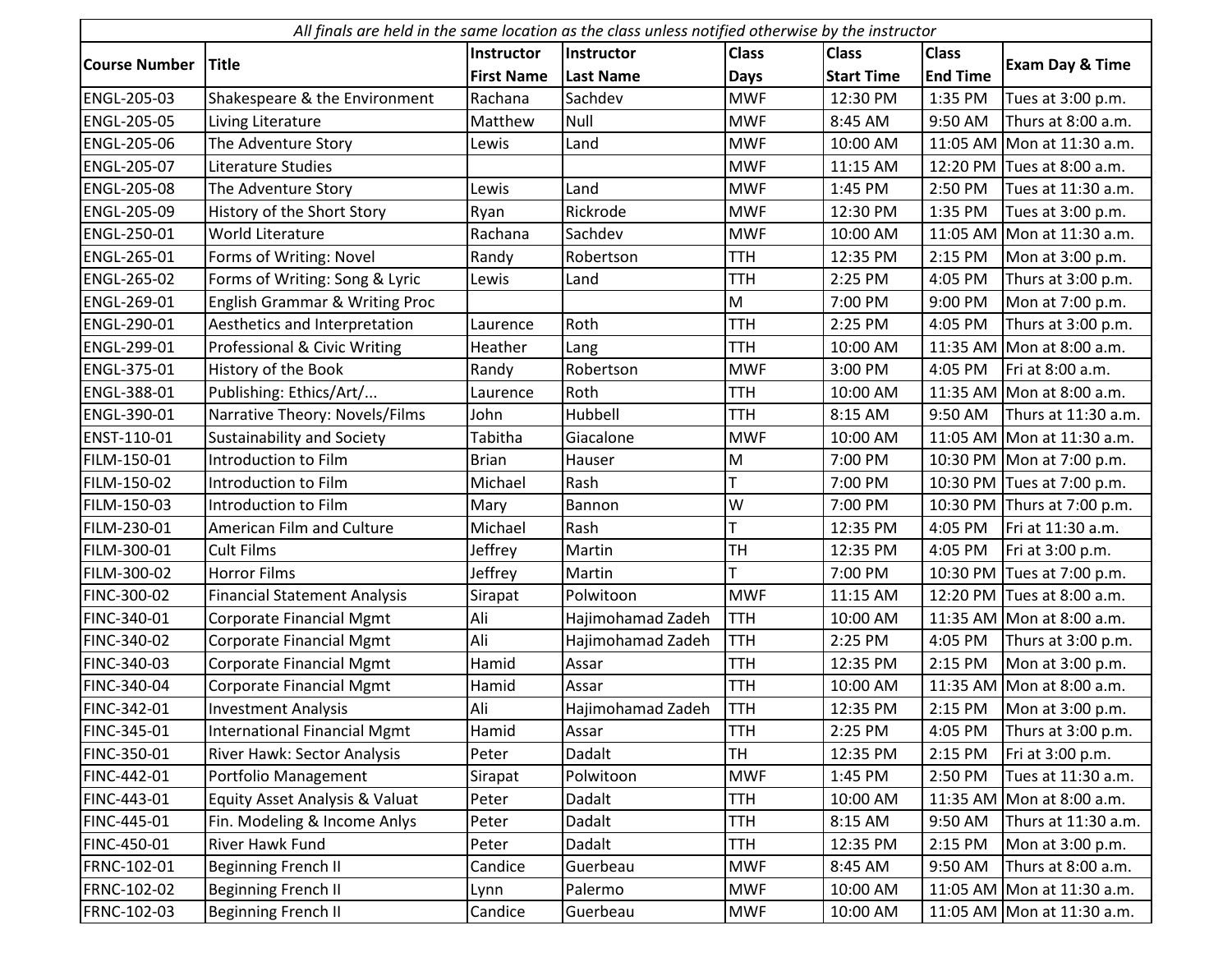| All finals are held in the same location as the class unless notified otherwise by the instructor |                                      |                   |                  |              |                   |                 |                             |  |
|---------------------------------------------------------------------------------------------------|--------------------------------------|-------------------|------------------|--------------|-------------------|-----------------|-----------------------------|--|
|                                                                                                   |                                      | <b>Instructor</b> | Instructor       | <b>Class</b> | <b>Class</b>      | <b>Class</b>    |                             |  |
| <b>Course Number</b>                                                                              | <b>Title</b>                         | <b>First Name</b> | <b>Last Name</b> | <b>Days</b>  | <b>Start Time</b> | <b>End Time</b> | <b>Exam Day &amp; Time</b>  |  |
| FRNC-208-01                                                                                       | Cultures of la Francophonie          | Lynn              | Palermo          | <b>MWF</b>   | 11:15 AM          | 12:20 PM        | Tues at 8:00 a.m.           |  |
| FRNC-306-01                                                                                       | Written Expr & Translation           | Lynn              | Palermo          | <b>MWF</b>   | 3:00 PM           | 4:05 PM         | Fri at 8:00 a.m.            |  |
| GERM-102-01                                                                                       | <b>Beginning German II</b>           | Denise            | Wheeler          | <b>MWF</b>   | 8:45 AM           | 9:50 AM         | Thurs at 8:00 a.m.          |  |
| GERM-102-02                                                                                       | <b>Beginning German II</b>           | Denise            | Wheeler          | <b>MWF</b>   | 12:30 PM          | 1:35 PM         | Tues at 3:00 p.m.           |  |
| GERM-202-01                                                                                       | Intermediate German II               | Denise            | Wheeler          | <b>MWF</b>   | 1:45 PM           | 2:50 PM         | Tues at 11:30 a.m.          |  |
| GERM-310-01                                                                                       | <b>Topics in German Studies</b>      | Denise            | Wheeler          | <b>MWF</b>   | 1:45 PM           | 2:50 PM         | Tues at 11:30 a.m.          |  |
| GERM-460-01                                                                                       | Seminar in German Studies            | Denise            | Wheeler          | <b>MWF</b>   | 1:45 PM           | 2:50 PM         | Tues at 11:30 a.m.          |  |
| HIST-111-01                                                                                       | U.S. History to 1877                 | Karol             | Weaver           | <b>MWF</b>   | 11:15 AM          | 12:20 PM        | Tues at 8:00 a.m.           |  |
| HIST-112-01                                                                                       | U. S. History Since 1877             | Darin             | Namminga         | <b>MWF</b>   | 10:00 AM          |                 | 11:05 AM Mon at 11:30 a.m.  |  |
| HIST-115-01                                                                                       | African-American History             | Edward            | Slavishak        | <b>MWF</b>   | 8:45 AM           | 9:50 AM         | Thurs at 8:00 a.m.          |  |
| HIST-115-02                                                                                       | African-American History             | Edward            | Slavishak        | <b>MWF</b>   | 12:30 PM          | 1:35 PM         | Tues at 3:00 p.m.           |  |
| HIST-131-01                                                                                       | Europe, 800 - 1648                   | Megan             | McDonie          | <b>MWF</b>   | 1:45 PM           | 2:50 PM         | Tues at 11:30 a.m.          |  |
| HIST-132-01                                                                                       | Europe, 1648 - Present               | David             | Imhoof           | <b>TTH</b>   | 10:00 AM          |                 | 11:35 AM Mon at 8:00 a.m.   |  |
| HIST-152-02                                                                                       | Modern East Asia                     | Li                |                  | <b>MWF</b>   | 3:00 PM           | 4:05 PM         | Fri at 8:00 a.m.            |  |
| HIST-172-01                                                                                       | Early Modern Africa                  | Robert            | Rouphail         | <b>TTH</b>   | 10:00 AM          | 11:35 AM        | Mon at 8:00 a.m.            |  |
| HIST-181-02                                                                                       | Lat American Hist 1825 - Pres        | Megan             | McDonie          | <b>MWF</b>   | 3:00 PM           | 4:00 PM         | Fri at 8:00 a.m.            |  |
| HIST-206-01                                                                                       | American Dream\$                     | Edward            | Slavishak        | <b>TTH</b>   | 8:15 AM           | 9:45 AM         | Thurs at 11:30 a.m.         |  |
| HIST-300-01                                                                                       | <b>History Methods</b>               | Karol             | Weaver           | <b>MWF</b>   | 8:45 AM           | 9:50 AM         | Thurs at 8:00 a.m.          |  |
| HIST-383-01                                                                                       | 20th Century Music and History       | David             | Imhoof           | <b>TTH</b>   | 12:35 PM          | 2:15 PM         | Mon at 3:00 p.m.            |  |
| HIST-401-01                                                                                       | Collective Inquiry in History        | Robert            | Rouphail         | <b>TTH</b>   | 2:25 PM           | 4:05 PM         | Thurs at 3:00 p.m.          |  |
| HLCR-301-01                                                                                       | Human Anatomy                        | Michael           | Allar            | Ë            | 10:00 AM          |                 | 12:59 PM Tues at 11:30 a.m. |  |
| HLCR-302-01                                                                                       | Human Physiology                     | Margaret          | Peeler           | <b>TTH</b>   | 9:30 AM           | 12:30 PM        | Thurs at 3:00 p.m.          |  |
| HLCR-370-01                                                                                       | Human Health and Disease             | Jan               | Reichard-Brown   | <b>MWF</b>   | 11:15 AM          |                 | 12:20 PM Tues at 8:00 a.m.  |  |
| HONS-200-01                                                                                       | Thought and Civilization             | John              | Hubbell          | <b>TTH</b>   | 12:35 PM          | 2:15 PM         | Mon at 3:00 p.m.            |  |
| HONS-210-01                                                                                       | Thought and the Arts                 | Anca              | Galliera         | <b>TTH</b>   | 10:00 AM          |                 | 11:35 AM Mon at 8:00 a.m.   |  |
| HONS-230-01                                                                                       | <b>Analytical Thought: Logic</b>     | Bryan             | Chambliss        | <b>MWF</b>   | 11:15 AM          |                 | 12:20 PM Tues at 8:00 a.m.  |  |
| HONS-240-01                                                                                       | Thought and Social Diversity         | Megan             | McDonie          | <b>MWF</b>   | 10:00 AM          |                 | 11:05 AM Mon at 11:30 a.m.  |  |
| HONS-250-01                                                                                       | Thought & the Natural Sciences       | Jack              | Holt             | <b>MWF</b>   | 10:00 AM          |                 | 12:00 PM Tues at 11:30 a.m. |  |
| HONS-301-02                                                                                       | History of the Book                  | Randy             | Robertson        | <b>MWF</b>   | 3:00 PM           | 4:05 PM         | Fri at 8:00 a.m.            |  |
| HONS-301-03                                                                                       | Narrative Theory: Novel & Film       | John              | Hubbell          | TTH          | 8:15 AM           | 9:50 AM         | Thurs at 11:30 a.m.         |  |
| HONS-301-05                                                                                       | 20th Century Music and History       | David             | Imhoof           | TTH          | 12:35 PM          | 2:15 PM         | Mon at 3:00 p.m.            |  |
| HONS-301-06                                                                                       | <b>Topics: Emotion in Philosophy</b> | Heather           | Adair            | <b>TTH</b>   | 2:25 PM           | 4:05 PM         | Thurs at 3:00 p.m.          |  |
| HONS-301-12                                                                                       | <b>Confucian Ethics</b>              | Matthew           | Duperon          | <b>TTH</b>   | 2:25 PM           | 4:00 PM         | Thurs at 3:00 p.m.          |  |
| HONS-301-13                                                                                       | <b>Gender and Crime</b>              | Lillian           | Jungleib         | <b>MWF</b>   | 11:15 AM          | 12:20 PM        | Tues at 8:00 a.m.           |  |
| INFS-174-01                                                                                       | Data Collection and Modeling         | Erik              | Anderson         | TTH          | 8:15 AM           | 9:50 AM         | Thurs at 11:30 a.m.         |  |
| INFS-174-02                                                                                       | Data Collection and Modeling         | Erik              | Anderson         | TTH          | 10:00 AM          |                 | 11:35 AM Mon at 8:00 a.m.   |  |
| INFS-174-03                                                                                       | Data Collection and Modeling         | Erik              | Anderson         | <b>TH</b>    | 12:35 PM          | 4:05 PM         | Fri at 3:00 p.m.            |  |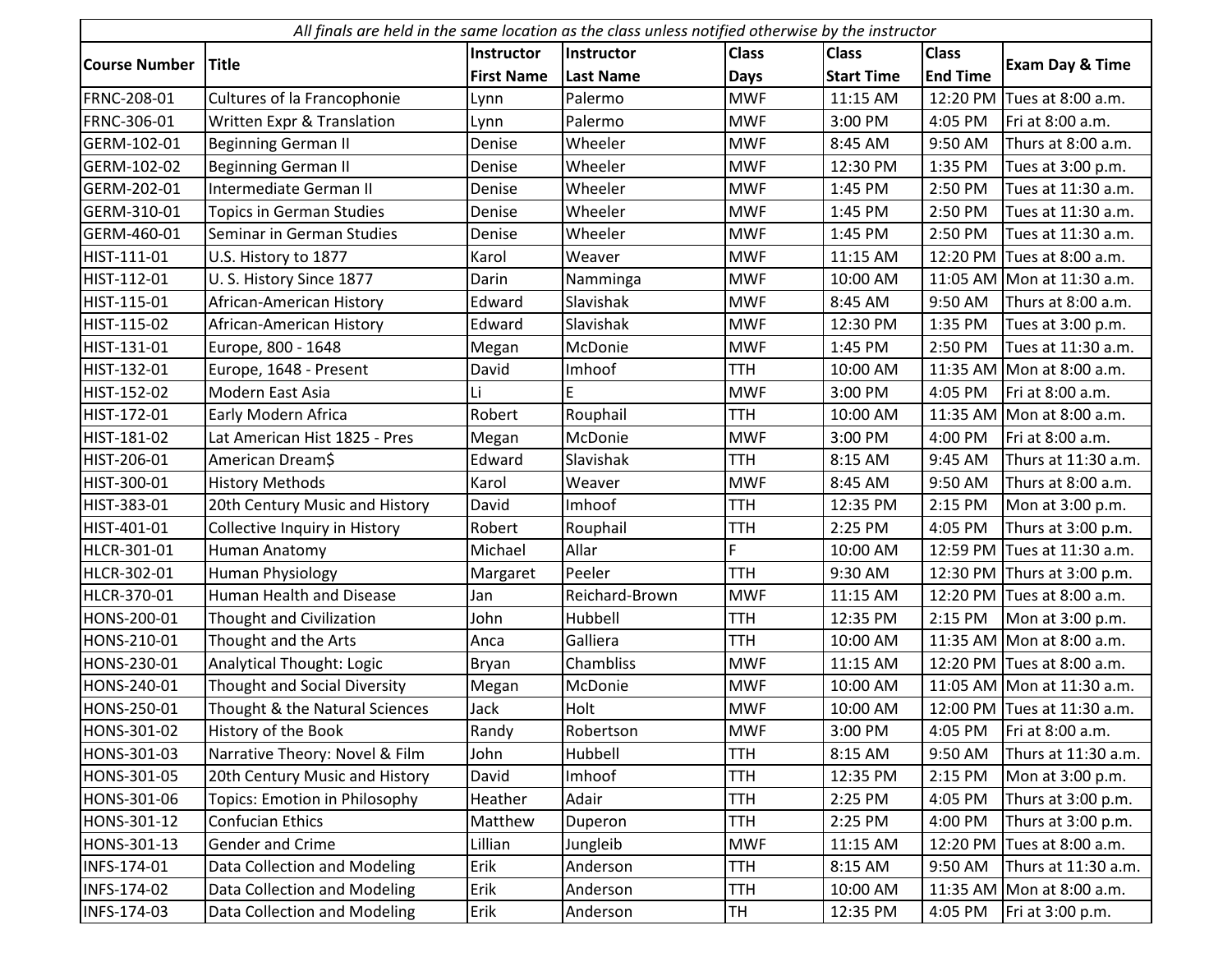|                      | All finals are held in the same location as the class unless notified otherwise by the instructor |                   |                   |              |                   |                 |                            |  |  |
|----------------------|---------------------------------------------------------------------------------------------------|-------------------|-------------------|--------------|-------------------|-----------------|----------------------------|--|--|
|                      |                                                                                                   | Instructor        | <b>Instructor</b> | <b>Class</b> | <b>Class</b>      | <b>Class</b>    |                            |  |  |
| <b>Course Number</b> | <b>Title</b>                                                                                      | <b>First Name</b> | <b>Last Name</b>  | <b>Days</b>  | <b>Start Time</b> | <b>End Time</b> | Exam Day & Time            |  |  |
| <b>INFS-233-S1</b>   | <b>Data-Driven Decision Making</b>                                                                | Stephen           | Lambert           | <b>TTH</b>   | 8:15 AM           | 9:50 AM         | Thurs at 11:30 a.m.        |  |  |
| <b>INFS-233-S2</b>   | <b>Data-Driven Decision Making</b>                                                                | Daniel            | Smith             |              | 7:00 PM           |                 | 10:00 PM Tues at 7:00 p.m. |  |  |
| INFS-472-01          | Data Insight and Visualization                                                                    | Anjee             | Gorkhali          | <b>MWF</b>   | 1:45 PM           | 2:50 PM         | Tues at 11:30 a.m.         |  |  |
| INFS-472-02          | Data Insight and Visualization                                                                    | James             | Pomykalski        | <b>MWF</b>   | 10:00 AM          |                 | 11:05 AM Mon at 11:30 a.m. |  |  |
| INFS-472-03          | Data Insight and Visualization                                                                    | James             | Pomykalski        | <b>MWF</b>   | 11:15 AM          |                 | 12:20 PM Tues at 8:00 a.m. |  |  |
| INTD-320-01          | The Sciences                                                                                      | David             | McLaughlin        | <b>MWF</b>   | 2:00 PM           | 4:05 PM         | Tues at 11:30 a.m.         |  |  |
| ITAL-102-01          | Beginning Italian II                                                                              | Daryl             | Rodgers           | <b>MWF</b>   | 11:15 AM          |                 | 12:20 PM Tues at 8:00 a.m. |  |  |
| ITAL-102-02          | Beginning Italian II                                                                              | Matteo            | Tondo             | <b>MWF</b>   | 3:00 PM           | 4:05 PM         | Fri at 8:00 a.m.           |  |  |
| ITAL-2TPC-01         | Int Topics in Culture & Civ                                                                       | Matteo            | Tondo             | <b>MWF</b>   | 1:45 PM           | 2:50 PM         | Tues at 11:30 a.m.         |  |  |
| ITAL-3TPC-01         | Adv Topics in Culture and Civ.                                                                    | Matteo            | Tondo             | <b>MWF</b>   | 1:45 PM           | 2:50 PM         | Tues at 11:30 a.m.         |  |  |
| LANG-360-01          | 2nd Language Acquisition                                                                          | Daryl             | Rodgers           | <b>MWF</b>   | 12:30 PM          | 1:35 PM         | Tues at 3:00 p.m.          |  |  |
| LBMM-316-01          | <b>Advanced Luxury Branding</b>                                                                   | Joanna            | Pishko            | <b>TTH</b>   | 8:15 AM           | 11:35 AM        | Thurs at 11:30 a.m.        |  |  |
| LBMM-385-01          | Retail & Visual Merchandising                                                                     | Hanna             | Lee               | <b>MWF</b>   | 1:45 PM           | 2:50 PM         | Tues at 11:30 a.m.         |  |  |
| LSHP-502-01          | Leadership Seminar                                                                                | Craig             | <b>Stark</b>      | <b>TTH</b>   | 12:35 PM          | 2:15 PM         | Mon at 3:00 p.m.           |  |  |
| MATH-105-S1          | <b>Introductory Topics</b>                                                                        | Rodney            | Hart              | <b>MWF</b>   | 3:00 PM           | 4:05 PM         | Fri at 8:00 a.m.           |  |  |
| MATH-108-01          | <b>Introduction to Statistics</b>                                                                 | Kenneth           | <b>Brakke</b>     | <b>MWF</b>   | 8:45 AM           | 9:50 AM         | Thurs at 8:00 a.m.         |  |  |
| MATH-108-02          | <b>Introduction to Statistics</b>                                                                 |                   |                   | <b>MWF</b>   | 10:00 AM          |                 | 11:05 AM Mon at 11:30 a.m. |  |  |
| MATH-108-03          | <b>Introduction to Statistics</b>                                                                 | Rodney            | Hart              | <b>MWF</b>   | 11:15 AM          |                 | 12:20 PM Tues at 8:00 a.m. |  |  |
| MATH-108-04          | <b>Introduction to Statistics</b>                                                                 | Edisanter         | Lo                | <b>MWF</b>   | 12:30 PM          | 1:35 PM         | Tues at 3:00 p.m.          |  |  |
| MATH-108-05          | <b>Introduction to Statistics</b>                                                                 | Alexander         | Wilce             | <b>MWF</b>   | 1:45 PM           | 2:50 PM         | Tues at 11:30 a.m.         |  |  |
| MATH-111-01          | Calculus I                                                                                        | Jeffrey           | Graham            | <b>MWF</b>   | 1:45 PM           | 2:50 PM         | Tues at 11:30 a.m.         |  |  |
| MATH-112-01          | Calculus II                                                                                       | Alexander         | Wilce             | <b>MWF</b>   | 3:00 PM           | 4:05 PM         | Fri at 8:00 a.m.           |  |  |
| MATH-180-01          | <b>Statistical Methods</b>                                                                        | Jeffrey           | Graham            | <b>MWF</b>   | 11:15 AM          |                 | 12:20 PM Tues at 8:00 a.m. |  |  |
| MATH-201-01          | Linear Algebra                                                                                    | Edisanter         | Lo                | <b>MWF</b>   | 10:00 AM          |                 | 11:05 AM Mon at 11:30 a.m. |  |  |
| MATH-211-01          | Multivariate Calculus                                                                             | Jeffrey           | Graham            | <b>MWF</b>   | 8:45 AM           | 9:50 AM         | Thurs at 8:00 a.m.         |  |  |
| MATH-221-01          | <b>Discrete Structures</b>                                                                        | Joy               | Azzam             | <b>MWF</b>   | 10:00 AM          |                 | 11:05 AM Mon at 11:30 a.m. |  |  |
| MATH-321-01          | Abstract Algebra                                                                                  | Alathea           | Jensen            | <b>MWF</b>   | 3:00 PM           | 4:05 PM         | Fri at 8:00 a.m.           |  |  |
| MATH-415-01          | <b>Complex Analysis</b>                                                                           | Kenneth           | <b>Brakke</b>     | <b>MWF</b>   | 12:30 PM          | 1:35 PM         | Tues at 3:00 p.m.          |  |  |
| MGMT-138-R1          | <b>Fundamentals of Business</b>                                                                   | Joanna            | Pishko            | <b>TTH</b>   | 12:35 PM          | 2:05 PM         | Mon at 3:00 p.m.           |  |  |
| MGMT-240-01          | <b>Principles of Management</b>                                                                   | Lauren            | Smith             | <b>MWF</b>   | 10:00 AM          |                 | 11:05 AM Mon at 11:30 a.m. |  |  |
| MGMT-240-02          | <b>Principles of Management</b>                                                                   | Lauren            | Smith             | <b>MWF</b>   | 11:15 AM          |                 | 12:20 PM Tues at 8:00 a.m. |  |  |
| MGMT-240-03          | <b>Principles of Management</b>                                                                   | Kristie           | Anderson          | <b>TTH</b>   | 12:35 PM          | 2:15 PM         | Mon at 3:00 p.m.           |  |  |
| MGMT-240-04          | Principles of Management                                                                          | Kristie           | Anderson          | <b>TTH</b>   | 2:25 PM           | 4:05 PM         | Thurs at 3:00 p.m.         |  |  |
| MGMT-333-01          | New Ventures: Start-Up to Exit                                                                    | Emma              | Fleck             | <b>TTH</b>   | 10:00 AM          |                 | 11:35 AM Mon at 8:00 a.m.  |  |  |
| MGMT-350-01          | <b>International Business</b>                                                                     | Basil             | Holobetz          | <b>MWF</b>   | 3:00 PM           | 4:05 PM         | Fri at 8:00 a.m.           |  |  |
| MGMT-361-01          | Human Resource Management                                                                         | Christine         | Grace             | TTH          | 10:00 AM          |                 | 11:35 AM Mon at 8:00 a.m.  |  |  |
| MGMT-361-02          | Human Resource Management                                                                         | Grace             | Lowry             | TTH          | 8:15 AM           | 9:50 AM         | Thurs at 11:30 a.m.        |  |  |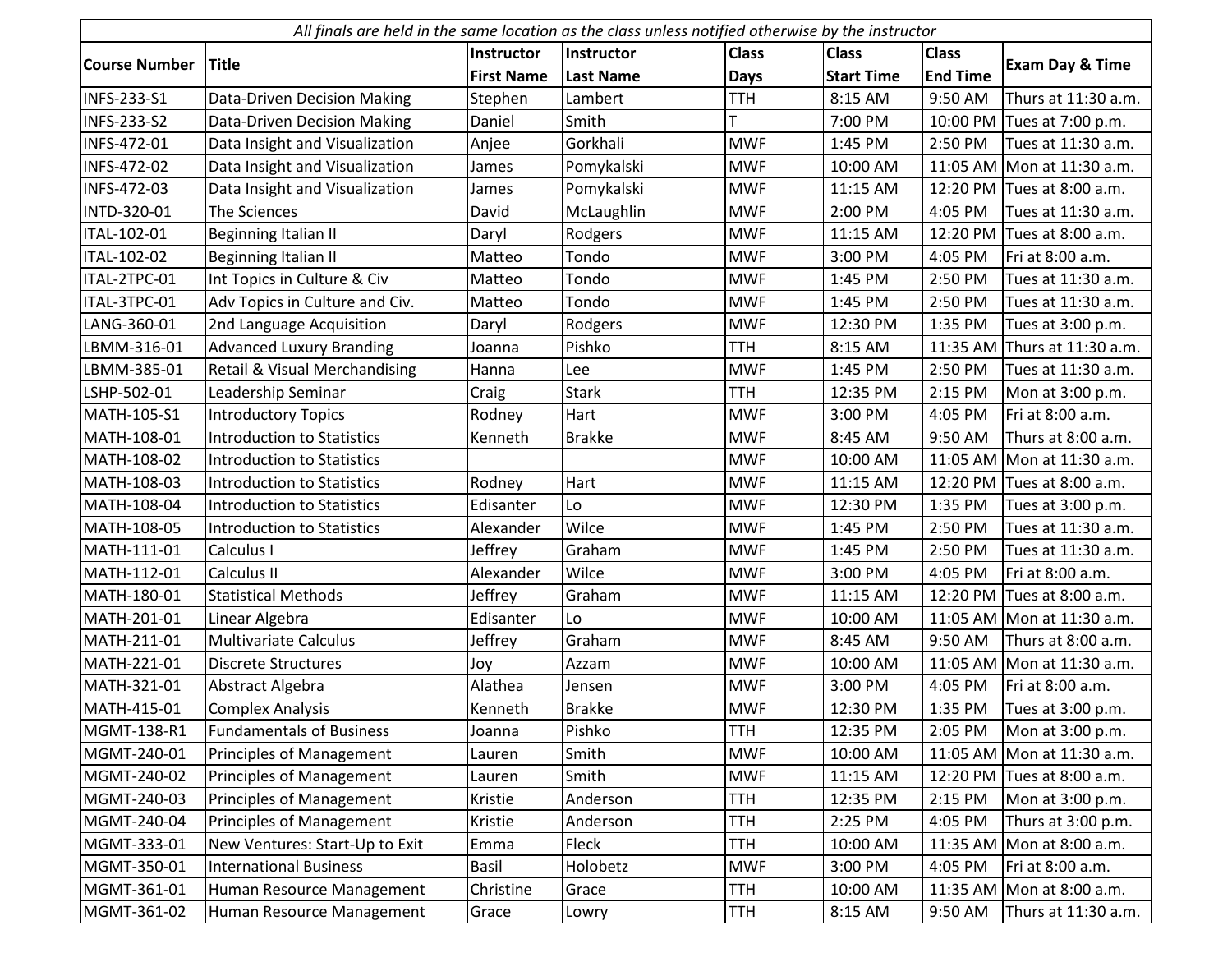| All finals are held in the same location as the class unless notified otherwise by the instructor |                                |                   |                   |              |                   |                 |                             |  |
|---------------------------------------------------------------------------------------------------|--------------------------------|-------------------|-------------------|--------------|-------------------|-----------------|-----------------------------|--|
|                                                                                                   |                                | <b>Instructor</b> | <b>Instructor</b> | <b>Class</b> | <b>Class</b>      | <b>Class</b>    |                             |  |
| <b>Course Number</b>                                                                              | <b>Title</b>                   | <b>First Name</b> | <b>Last Name</b>  | <b>Days</b>  | <b>Start Time</b> | <b>End Time</b> | <b>Exam Day &amp; Time</b>  |  |
| MGMT-404-01                                                                                       | <b>Global Business Ethics</b>  | Christine         | Grace             | <b>TTH</b>   | 12:35 PM          | 2:15 PM         | Mon at 3:00 p.m.            |  |
| MGMT-404-02                                                                                       | <b>Global Business Ethics</b>  | Christine         | Grace             | <b>TTH</b>   | 2:25 PM           | 4:05 PM         | Thurs at 3:00 p.m.          |  |
| MGMT-404-04                                                                                       | <b>Global Business Ethics</b>  | Kristie           | Anderson          | <b>TTH</b>   | 10:00 AM          |                 | 11:35 AM Mon at 8:00 a.m.   |  |
| MGMT-404-05                                                                                       | <b>Global Business Ethics</b>  | Kristie           | Anderson          | <b>TTH</b>   | 8:15 AM           | 9:50 AM         | Thurs at 11:30 a.m.         |  |
| MGMT-416-01                                                                                       | Intellectual Property & Bus.   | April             | <b>Rivers</b>     | <b>TTH</b>   | 10:00 AM          |                 | 11:35 AM Mon at 8:00 a.m.   |  |
| MGMT-438-01                                                                                       | Sales Management               | Darrell           | Wilson            | <b>TTH</b>   | 8:15 AM           | 9:50 AM         | Thurs at 11:30 a.m.         |  |
| MGMT-466-S1                                                                                       | Negotiations                   | <b>Basil</b>      | Holobetz          | <b>MWF</b>   | 10:00 AM          |                 | 11:05 AM Mon at 11:30 a.m.  |  |
| MGMT-467-01                                                                                       | Social Innovations             | James             | Tierney           |              | 12:35 PM          | 2:05 PM         | Fri at 3:00 p.m.            |  |
| MGMT-467-02                                                                                       | <b>Entrepreneurial Finance</b> | James             | Tierney           |              | 2:25 PM           | 4:05 PM         | Thurs at 11:30 a.m.         |  |
| MGMT-467-S1                                                                                       | <b>CEO Challenge</b>           | Timothy           | Murray            | MT           | 7:00 PM           | 9:00 PM         | Mon at 7:00 p.m.            |  |
| MKTG-280-01                                                                                       | Marketing                      | Max               | Meng              | <b>MWF</b>   | 12:30 PM          | 1:35 PM         | Tues at 3:00 p.m.           |  |
| MKTG-280-02                                                                                       | Marketing                      | Lauren            | Smith             | <b>MWF</b>   | 1:45 PM           | 2:50 PM         | Tues at 11:30 a.m.          |  |
| MKTG-280-03                                                                                       | Marketing                      | Lauren            | Smith             | <b>MWF</b>   | 3:00 PM           | 4:05 PM         | Fri at 8:00 a.m.            |  |
| MKTG-280-04                                                                                       | Marketing                      | Max               | Meng              | <b>MWF</b>   | 11:15 AM          |                 | 12:20 PM Tues at 8:00 a.m.  |  |
| MKTG-320-01                                                                                       | <b>Digital Marketing</b>       | Hanna             | Lee               | <b>MWF</b>   | 10:00 AM          |                 | 11:00 AM Mon at 11:30 a.m.  |  |
| MKTG-320-02                                                                                       | <b>Digital Marketing</b>       | Hanna             | Lee               | <b>MWF</b>   | 11:15 AM          |                 | 12:20 PM Tues at 8:00 a.m.  |  |
| MKTG-382-01                                                                                       | <b>Consumer Behavior</b>       | Hualu             | Zheng             | <b>TTH</b>   | 10:00 AM          |                 | 11:35 AM Mon at 8:00 a.m.   |  |
| MKTG-488-01                                                                                       | <b>Marketing Analytics</b>     | Hualu             | Zheng             | <b>TTH</b>   | 12:35 PM          | 2:15 PM         | Mon at 3:00 p.m.            |  |
| MKTG-488-02                                                                                       | <b>Marketing Analytics</b>     | Hualu             | Zheng             | <b>TTH</b>   | 2:25 PM           | 4:05 PM         | Thurs at 3:00 p.m.          |  |
| MUED-039-01                                                                                       | <b>Classroom Instruments</b>   | Adrienne          | Rodriguez         | <b>TTH</b>   | 1:00 PM           | 1:50 PM         | Fri at 3:00 p.m.            |  |
| MUED-043-01                                                                                       | <b>Percussion Class</b>        | Jordan            | Smith             | <b>MW</b>    | 1:45 PM           | 2:35 PM         | Tues at 3:00 p.m.           |  |
| MUED-046-01                                                                                       | <b>Brass Class II</b>          | Eric              | Hinton            | <b>MW</b>    | 8:00 AM           | 8:50 AM         | Mon at 11:30 a.m.           |  |
| MUED-047-01                                                                                       | <b>Woodwind Class II</b>       | Gail              | Levinsky          | <b>TTH</b>   | 1:00 PM           | 1:50 PM         | Fri at 3:00 p.m.            |  |
| MUED-048-01                                                                                       | <b>String Class II</b>         | Nelson            | Rodriguez-Parada  |              | 7:00 PM           | 8:40 PM         | Tues at 7:00 p.m.           |  |
| MUED-200-01                                                                                       | Public School Ed/Music Ed      | Adrienne          | Rodriguez         | <b>TTH</b>   | 8:30 AM           | 9:50 AM         | Thurs at 11:30 a.m.         |  |
| MUED-345-01                                                                                       | <b>Instrumental Music Ed</b>   | Jordan            | Smith             | <b>MW</b>    | 10:30 AM          |                 | 12:00 PM Tues at 11:30 a.m. |  |
| MUED-351-01                                                                                       | Choral Music Ed                | Amy               | Voorhees          | <b>TTH</b>   | 9:00 AM           |                 | 10:30 AM Thurs at 3:00 p.m. |  |
| MUSC-035-01                                                                                       | Piano Class II                 | Diane             | Scott             | <b>MWF</b>   | 11:15 AM          |                 | 12:05 PM Tues at 8:00 a.m.  |  |
| MUSC-035-02                                                                                       | Piano Class II                 | Diane             | Scott             | <b>MWF</b>   | 12:30 PM          | 1:20 PM         | Tues at 3:00 p.m.           |  |
| MUSC-038-01                                                                                       | Piano Technique                | Naomi             | Niskala           | <b>TTH</b>   | 2:00 PM           | 2:50 PM         | Fri at 11:30 a.m.           |  |
| MUSC-049-01                                                                                       | Piano Class IV                 | Jaime             | Namminga          | <b>TTH</b>   | 8:35 AM           | 9:50 AM         | Thurs at 11:30 a.m.         |  |
| MUSC-101-01                                                                                       | <b>Introduction to Music</b>   | Jennifer          | Wiley             | <b>MWF</b>   | 12:30 PM          | 1:35 PM         | Tues at 3:00 p.m.           |  |
| MUSC-162-01                                                                                       | Theory II: Chromatic Harmony   | Naomi             | Niskala           | <b>MWF</b>   | 9:00 AM           | 9:50 AM         | Thurs at 8:00 a.m.          |  |
| MUSC-164-02                                                                                       | <b>Ear Training II</b>         | <b>Brett</b>      | Hosterman         | <b>MWF</b>   | 10:00 AM          |                 | 10:50 AM Mon at 11:30 a.m.  |  |
| MUSC-220-01                                                                                       | Privilege in Classical Music   | Naomi             | Niskala           | M            | 7:00 PM           |                 | 10:00 PM   Mon at 7:00 p.m. |  |
| MUSC-225-01                                                                                       | Miranda's "Hamilton"           | Jennifer          | Wiley             | <b>MWF</b>   | 11:15 AM          |                 | 12:20 PM Tues at 8:00 a.m.  |  |
| MUSC-250-01                                                                                       | Music Classic & Romantic Eras  | Marcos            | Krieger           | <b>MWF</b>   | 1:45 PM           | 2:50 PM         | Tues at 11:30 a.m.          |  |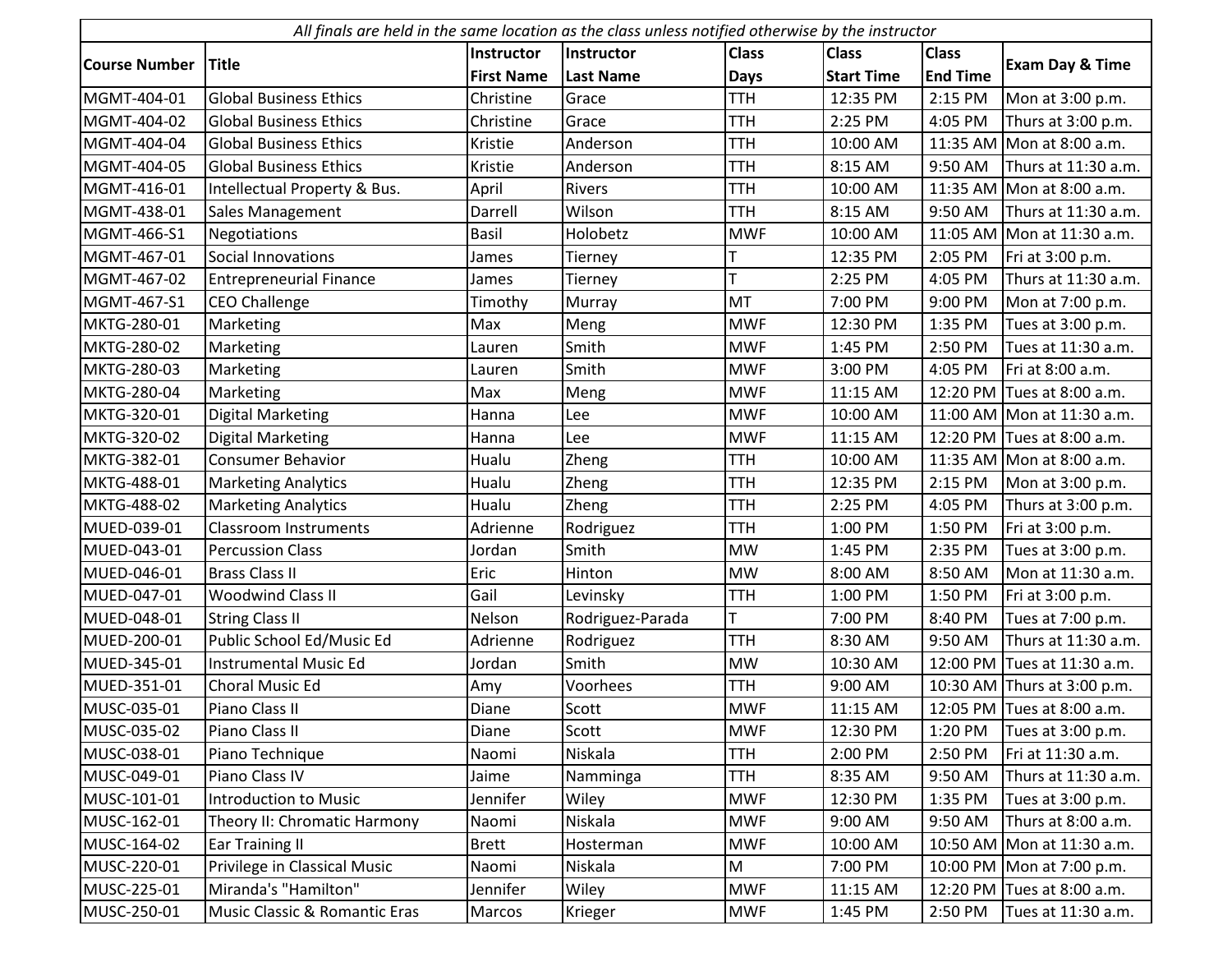| All finals are held in the same location as the class unless notified otherwise by the instructor |                                           |                   |                  |              |                   |                 |                             |  |
|---------------------------------------------------------------------------------------------------|-------------------------------------------|-------------------|------------------|--------------|-------------------|-----------------|-----------------------------|--|
|                                                                                                   |                                           | <b>Instructor</b> | Instructor       | <b>Class</b> | <b>Class</b>      | <b>Class</b>    |                             |  |
| <b>Course Number</b>                                                                              | <b>Title</b>                              | <b>First Name</b> | <b>Last Name</b> | <b>Days</b>  | <b>Start Time</b> | <b>End Time</b> | <b>Exam Day &amp; Time</b>  |  |
| MUSC-262-01                                                                                       | Theory IV: Form and Analysis              | Patrick           | Long             | WF           | 10:00 AM          |                 | 10:50 AM Mon at 11:30 a.m.  |  |
| MUSC-368-01                                                                                       | <b>Computer Music Performance</b>         | Patrick           | Long             | <b>TTH</b>   | 12:35 PM          | 2:15 PM         | Mon at 3:00 p.m.            |  |
| MUSC-369-01                                                                                       | <b>Beginning Conducting</b>               | Jordan            | Smith            | <b>TTH</b>   | 10:00 AM          |                 | 11:15 AM Mon at 8:00 a.m.   |  |
| MUSC-371-01                                                                                       | <b>Instrumental Conducting</b>            | Eric              | Hinton           | <b>MW</b>    | 9:00 AM           |                 | 10:15 AM Thurs at 8:00 a.m. |  |
| MUSC-399-01                                                                                       | Vocal Pedagogy                            | Amanda            | Stante           | <b>TTH</b>   | 2:00 PM           | 2:50 PM         | Fri at 11:30 a.m.           |  |
| NEUR-101-01                                                                                       | <b>Introduction to Neuroscience</b>       | Jennifer          | Asmuth           | <b>MWF</b>   | 8:45 AM           | 9:50 AM         | Thurs at 8:00 a.m.          |  |
| PHIL-101-01                                                                                       | Problems in Philosophy                    | Heather           | Adair            | <b>MWF</b>   | 10:00 AM          |                 | 11:05 AM Mon at 11:30 a.m.  |  |
| PHIL-101-02                                                                                       | Problems in Philosophy                    | Heather           | Adair            | <b>MWF</b>   | 12:30 PM          | 1:35 PM         | Tues at 3:00 p.m.           |  |
| PHIL-122-01                                                                                       | <b>Resolving Moral Conflicts</b>          | Bryan             | Chambliss        | <b>MWF</b>   | 8:45 AM           | 9:50 AM         | Thurs at 8:00 a.m.          |  |
| PHIL-125-01                                                                                       | Justice                                   | Amanda            | Hummel           | <b>TTH</b>   | 8:15 AM           | 9:50 AM         | Thurs at 11:30 a.m.         |  |
| PHIL-212-01                                                                                       | <b>Feminist Philosophy</b>                | Coleen            | Zoller           | <b>TTH</b>   | 10:00 AM          |                 | 11:35 AM Mon at 8:00 a.m.   |  |
| PHIL-224-01                                                                                       | <b>Bioethics</b>                          | Theresa           | Lopez            | <b>TTH</b>   | 12:35 PM          | 2:15 PM         | Mon at 3:00 p.m.            |  |
| PHIL-224-02                                                                                       | <b>Bioethics</b>                          | Theresa           | Lopez            | <b>TTH</b>   | 2:25 PM           | 4:05 PM         | Thurs at 3:00 p.m.          |  |
| PHIL-226-01                                                                                       | Phil., Ethics & the Environ.              | Bryan             | Chambliss        | <b>MWF</b>   | 1:45 PM           | 2:50 PM         | Tues at 11:30 a.m.          |  |
| PHIL-243-01                                                                                       | Modern Philosophy                         | Theresa           | Lopez            | <b>TTH</b>   | 10:00 AM          |                 | 11:35 AM Mon at 8:00 a.m.   |  |
| PHIL-305-01                                                                                       | <b>Topics: Emotion in Philosophy</b>      | Heather           | Adair            | <b>TTH</b>   | 2:25 PM           | 4:05 PM         | Thurs at 3:00 p.m.          |  |
| PHYS-100-01                                                                                       | <b>Introductory Astronomy</b>             | Jennifer          | Carter           | <b>TTH</b>   | 10:00 AM          |                 | 11:35 AM Mon at 8:00 a.m.   |  |
| PHYS-101-01                                                                                       | Digital & Analog Electronics              | Carl              | Faust            | <b>TTH</b>   | 1:00 PM           | 4:00 PM         | Fri at 11:30 a.m.           |  |
| PHYS-108-01                                                                                       | Physics of Music                          | Samya             | Zain             | <b>TTH</b>   | 12:35 PM          | 2:15 PM         | Mon at 3:00 p.m.            |  |
| PHYS-205-02                                                                                       | Intro Physics II: Algebra                 | Carl              | Faust            | <b>MWF</b>   | 11:15 AM          | 12:20 PM        | Tues at 8:00 a.m.           |  |
| PHYS-206-01                                                                                       | Intro Physics II: Calculus                | Jennifer          | Carter           | <b>MWF</b>   | 8:45 AM           | 9:50 AM         | Thurs at 8:00 a.m.          |  |
| PHYS-206-02                                                                                       | Intro Physics II: Calculus                | Jennifer          | Carter           | <b>MWF</b>   | 11:15 AM          |                 | 12:20 PM Tues at 8:00 a.m.  |  |
| PHYS-302-01                                                                                       | <b>Electric and Magnetic Fields</b>       | Adam              | Hansell          | <b>TTH</b>   | 12:45 PM          | 2:15 PM         | Mon at 3:00 p.m.            |  |
| PHYS-401-01                                                                                       | <b>Electromagnetic Waves</b>              | Samya             | Zain             | <b>TTH</b>   | 10:00 AM          |                 | 11:35 AM Mon at 8:00 a.m.   |  |
| POLI-111-01                                                                                       | <b>American Government &amp; Politics</b> | Rolfe             | Peterson         | <b>MWF</b>   | 11:15 AM          |                 | 12:20 PM Tues at 8:00 a.m.  |  |
| POLI-111-02                                                                                       | <b>American Government &amp; Politics</b> | Janice            | Clark            | M            | 7:00 PM           |                 | 10:00 PM Mon at 7:00 p.m.   |  |
| POLI-121-01                                                                                       | <b>Comparative Govt and Politics</b>      | Kirk              | Harris           | <b>TTH</b>   | 8:15 AM           | 9:50 AM         | Thurs at 11:30 a.m.         |  |
| POLI-131-01                                                                                       | <b>World Affairs</b>                      | Andrea            | Lopez            | <b>MWF</b>   | 10:00 AM          |                 | 11:05 AM Mon at 11:30 a.m.  |  |
| POLI-205-01                                                                                       | <b>Research Methods</b>                   | Rolfe             | Peterson         | <b>MWF</b>   | 1:45 PM           | 2:50 PM         | Tues at 11:30 a.m.          |  |
| POLI-215-01                                                                                       | Law and Politics                          | Alison            | Merrill          | <b>MWF</b>   | 8:45 AM           | 9:50 AM         | Thurs at 8:00 a.m.          |  |
| POLI-300-01                                                                                       | <b>Healthcare Policy</b>                  | Chanin            | Wendling         | M            | 7:00 PM           |                 | 10:00 PM Mon at 7:00 p.m.   |  |
| POLI-300-02                                                                                       | Seminar: Protect Human Rights             | Janice            | Clark            | <b>TTH</b>   | 10:00 AM          |                 | 11:35 AM Mon at 8:00 a.m.   |  |
| POLI-300-03                                                                                       | Poverty, Inequality, & Econ               | Nicholas          | Clark            | T            | 2:25 PM           | 4:05 PM         | Thurs at 11:30 a.m.         |  |
| POLI-310-01                                                                                       | <b>Public Opinion &amp; Political Psy</b> | Rolfe             | Peterson         | <b>TTH</b>   | 2:25 PM           | 4:05 PM         | Thurs at 3:00 p.m.          |  |
| POLI-324-01                                                                                       | <b>Issues in Comparative Politics</b>     | Kirk              | Harris           | <b>TTH</b>   | 12:35 PM          | 2:15 PM         | Mon at 3:00 p.m.            |  |
| POLI-334-01                                                                                       | <b>International Organizations</b>        | Andrea            | Lopez            | <b>MWF</b>   | 12:30 PM          | 1:35 PM         | Tues at 3:00 p.m.           |  |
| POLI-501-01                                                                                       | Senior Seminar                            | Andrea            | Lopez            | <b>MWF</b>   | 3:00 PM           | 4:05 PM         | Fri at 8:00 a.m.            |  |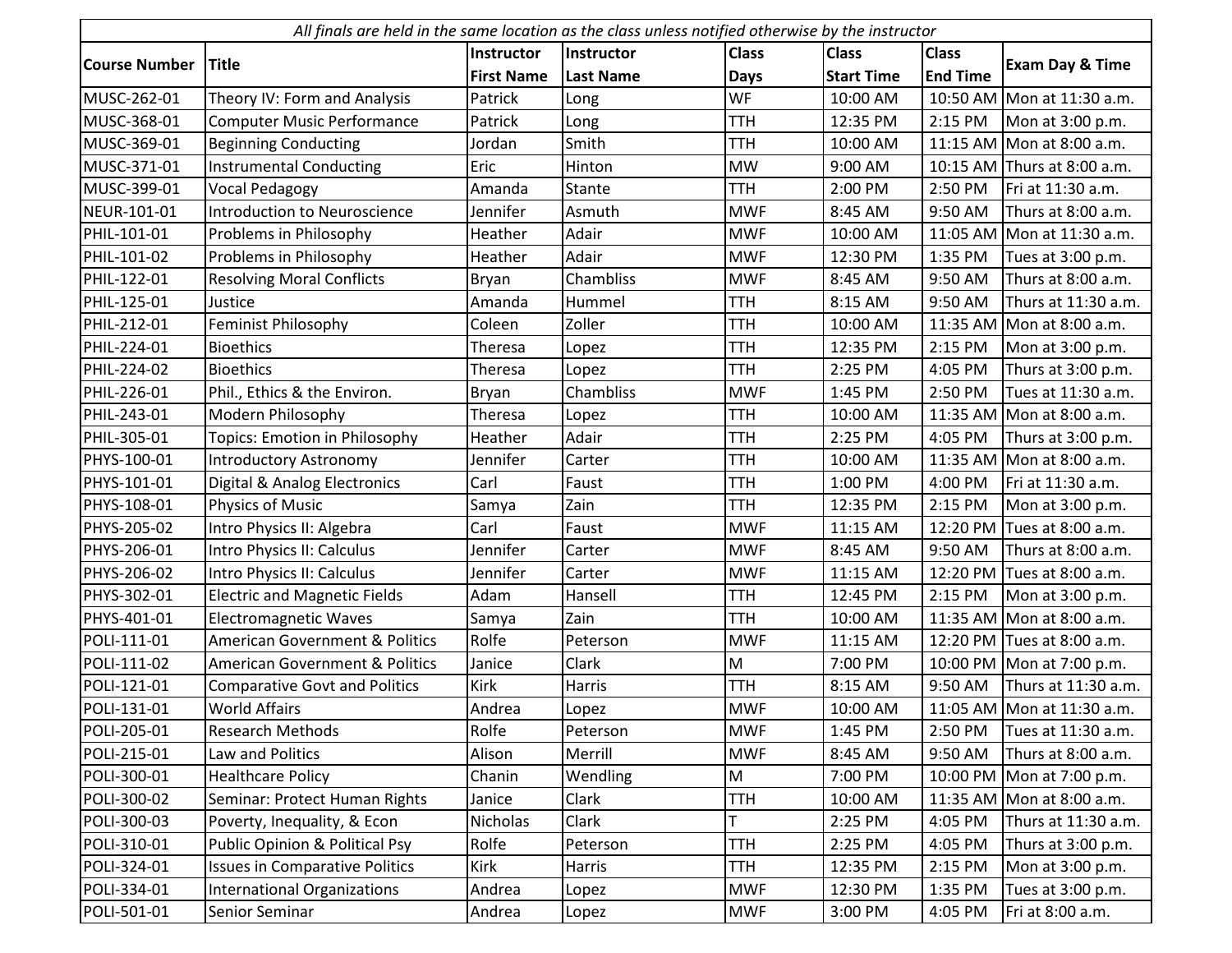| All finals are held in the same location as the class unless notified otherwise by the instructor |                                       |                   |                  |              |                   |                 |                            |  |
|---------------------------------------------------------------------------------------------------|---------------------------------------|-------------------|------------------|--------------|-------------------|-----------------|----------------------------|--|
|                                                                                                   |                                       | Instructor        | Instructor       | <b>Class</b> | <b>Class</b>      | <b>Class</b>    |                            |  |
| <b>Course Number</b>                                                                              | <b>Title</b>                          | <b>First Name</b> | <b>Last Name</b> | <b>Days</b>  | <b>Start Time</b> | <b>End Time</b> | <b>Exam Day &amp; Time</b> |  |
| <b>PRDV-106-S1</b>                                                                                | <b>Career Readiness</b>               | Alexandra         | Grill            | <b>MW</b>    | 3:00 PM           | 4:05 PM         | Fri at 8:00 a.m.           |  |
| <b>PRDV-106-S2</b>                                                                                | <b>Career Readiness</b>               | Alexandra         | Grill            | <b>MW</b>    | 8:45 AM           | 9:50 AM         | Thurs at 8:00 a.m.         |  |
| PSYC-101-01                                                                                       | Principles of Psychology              | William           | Monopoli         | <b>TTH</b>   | 8:15 AM           | 9:50 AM         | Thurs at 11:30 a.m.        |  |
| PSYC-101-02                                                                                       | Principles of Psychology              | <b>Nick</b>       | Ungson           | <b>MWF</b>   | 11:15 AM          |                 | 12:20 PM Tues at 8:00 a.m. |  |
| PSYC-123-01                                                                                       | <b>Statistics Behavioral Sciences</b> | James             | <b>Briggs</b>    | <b>MWF</b>   | 1:45 PM           | 2:50 PM         | Tues at 11:30 a.m.         |  |
| PSYC-223-01                                                                                       | Research Methods in Psych             | Samuel            | Day              | <b>TTH</b>   | 10:00 AM          |                 | 11:35 AM Mon at 8:00 a.m.  |  |
| PSYC-223-02                                                                                       | Research Methods in Psych             | <b>Nick</b>       | Ungson           | <b>TTH</b>   | 8:15 AM           | 9:50 AM         | Thurs at 11:30 a.m.        |  |
| PSYC-232-01                                                                                       | <b>Environmental Psychology</b>       | Mary              | Klotz            | <b>TTH</b>   | 10:00 AM          |                 | 11:35 AM Mon at 8:00 a.m.  |  |
| PSYC-238-01                                                                                       | Developmental Psych: Childhood        | Helen             | Kiso             | <b>MWF</b>   | 1:45 PM           | 2:50 PM         | Tues at 11:30 a.m.         |  |
| PSYC-240-01                                                                                       | Dvptl Psyc: Adulthood & Aging         | Helen             | Kiso             | <b>TTH</b>   | 12:35 PM          | 2:15 PM         | Mon at 3:00 p.m.           |  |
| PSYC-242-01                                                                                       | <b>Health Psychology</b>              | William           | Monopoli         | <b>MWF</b>   | 10:00 AM          |                 | 11:05 AM Mon at 11:30 a.m. |  |
| PSYC-243-01                                                                                       | Drugs, Society, and Behavior          | Mary              | Klotz            | <b>MWF</b>   | 3:00 PM           | 4:05 PM         | Fri at 8:00 a.m.           |  |
| PSYC-245-01                                                                                       | Personality                           | Mary              | Klotz            | <b>MWF</b>   | 12:30 PM          | 1:35 PM         | Tues at 3:00 p.m.          |  |
| PSYC-320-01                                                                                       | Abnormal Psychology                   | Thomas            | Martin           | <b>MWF</b>   | 8:45 AM           | 9:50 AM         | Thurs at 8:00 a.m.         |  |
| PSYC-322-01                                                                                       | <b>Psychological Testing</b>          | William           | Monopoli         | <b>MWF</b>   | 1:45 PM           | 2:50 PM         | Tues at 11:30 a.m.         |  |
| PSYC-344-01                                                                                       | <b>Learning Processes</b>             | James             | <b>Briggs</b>    | <b>MWF</b>   | 11:15 AM          |                 | 12:20 PM Tues at 8:00 a.m. |  |
| PSYC-346-01                                                                                       | Sensation and Perception              | Samuel            | Day              | <b>MWF</b>   | 12:30 PM          | 1:35 PM         | Tues at 3:00 p.m.          |  |
| PSYC-350-01                                                                                       | Psych, Culture, and Ethnicity         | <b>Nick</b>       | Ungson           | <b>TTH</b>   | 12:35 PM          | 2:15 PM         | Mon at 3:00 p.m.           |  |
| PSYC-362-01                                                                                       | Learning Processes Lab                | James             | <b>Briggs</b>    | TH           | 9:00 AM           | 12:00 PM        | Thurs at 3:00 p.m.         |  |
| PSYC-363-01                                                                                       | Sensation & Perception Lab            | Samuel            | Day              | T            | 1:00 PM           | 4:00 PM         | Fri at 11:30 a.m.          |  |
| PSYC-421-01                                                                                       | Directed Research: Biopsych           | James             | <b>Briggs</b>    | <b>TTH</b>   | 2:25 PM           | 4:05 PM         | Thurs at 3:00 p.m.         |  |
| PSYC-421-02                                                                                       | Directed Research: Adjustment         | Erin              | Smith            | <b>TTH</b>   | 10:00 AM          |                 | 11:35 AM Mon at 8:00 a.m.  |  |
| PSYC-450-01                                                                                       | Theories of Psychotherapy             | Erin              | Smith            | <b>TTH</b>   | 12:35 PM          | 2:15 PM         | Mon at 3:00 p.m.           |  |
| RELI-101-02                                                                                       | Intro to Religious Studies            | George            | Adams            | <b>MWF</b>   | 11:15 AM          |                 | 12:20 PM Tues at 8:00 a.m. |  |
| RELI-103-01                                                                                       | The New Testament                     | Thomas            | Martin           | <b>MWF</b>   | 11:15 AM          |                 | 12:20 PM Tues at 8:00 a.m. |  |
| RELI-104-01                                                                                       | <b>Ethics in Biblical Stories</b>     | Karla             | Bohmbach         | <b>MWF</b>   | 3:00 PM           | 4:05 PM         | Fri at 8:00 a.m.           |  |
| RELI-105-01                                                                                       | <b>World Religions</b>                | Jeffrey           | Mann             | <b>MWF</b>   | 8:45 AM           | 9:50 AM         | Thurs at 8:00 a.m.         |  |
| RELI-107-01                                                                                       | <b>Faiths and Values</b>              | Jeffrey           | Mann             | <b>MWF</b>   | 1:45 PM           | 2:50 PM         | Tues at 11:30 a.m.         |  |
| RELI-203-01                                                                                       | The Historical Jesus                  | Thomas            | Martin           | <b>TTH</b>   | 12:35 PM          | 2:15 PM         | Mon at 3:00 p.m.           |  |
| RELI-208-01                                                                                       | <b>Buddhism</b>                       | Matthew           | Duperon          | <b>TTH</b>   | 10:00 AM          |                 | 11:35 AM Mon at 8:00 a.m.  |  |
| RELI-305-01                                                                                       | Topics: Eco-Theology                  | Thomas            | Martin           | <b>MWF</b>   | 12:30 PM          | 1:35 PM         | Tues at 3:00 p.m.          |  |
| RELI-318-01                                                                                       | <b>Confucian Ethics</b>               | Matthew           | Duperon          | <b>TTH</b>   | 2:25 PM           | 4:00 PM         | Thurs at 3:00 p.m.         |  |
| SOCI-101-01                                                                                       | <b>Principles of Sociology</b>        | Aisha             | Upton            | <b>TTH</b>   | 8:15 AM           | 9:50 AM         | Thurs at 11:30 a.m.        |  |
| SOCI-101-02                                                                                       | <b>Principles of Sociology</b>        | Lillian           | Jungleib         | <b>MWF</b>   | 3:00 PM           | 4:05 PM         | Fri at 8:00 a.m.           |  |
| SOCI-101-03                                                                                       | <b>Principles of Sociology</b>        | Lillian           | Jungleib         | <b>MWF</b>   | 8:45 AM           | 9:50 AM         | Thurs at 8:00 a.m.         |  |
| SOCI-235-01                                                                                       | <b>Qualitative Research Methods</b>   | Aisha             | Upton            | <b>TTH</b>   | 12:35 PM          | 2:15 PM         | Mon at 3:00 p.m.           |  |
| SOCI-301-01                                                                                       | Gender and Crime                      | Lillian           | Jungleib         | <b>MWF</b>   | 11:15 AM          | 12:20 PM        | Tues at 8:00 a.m.          |  |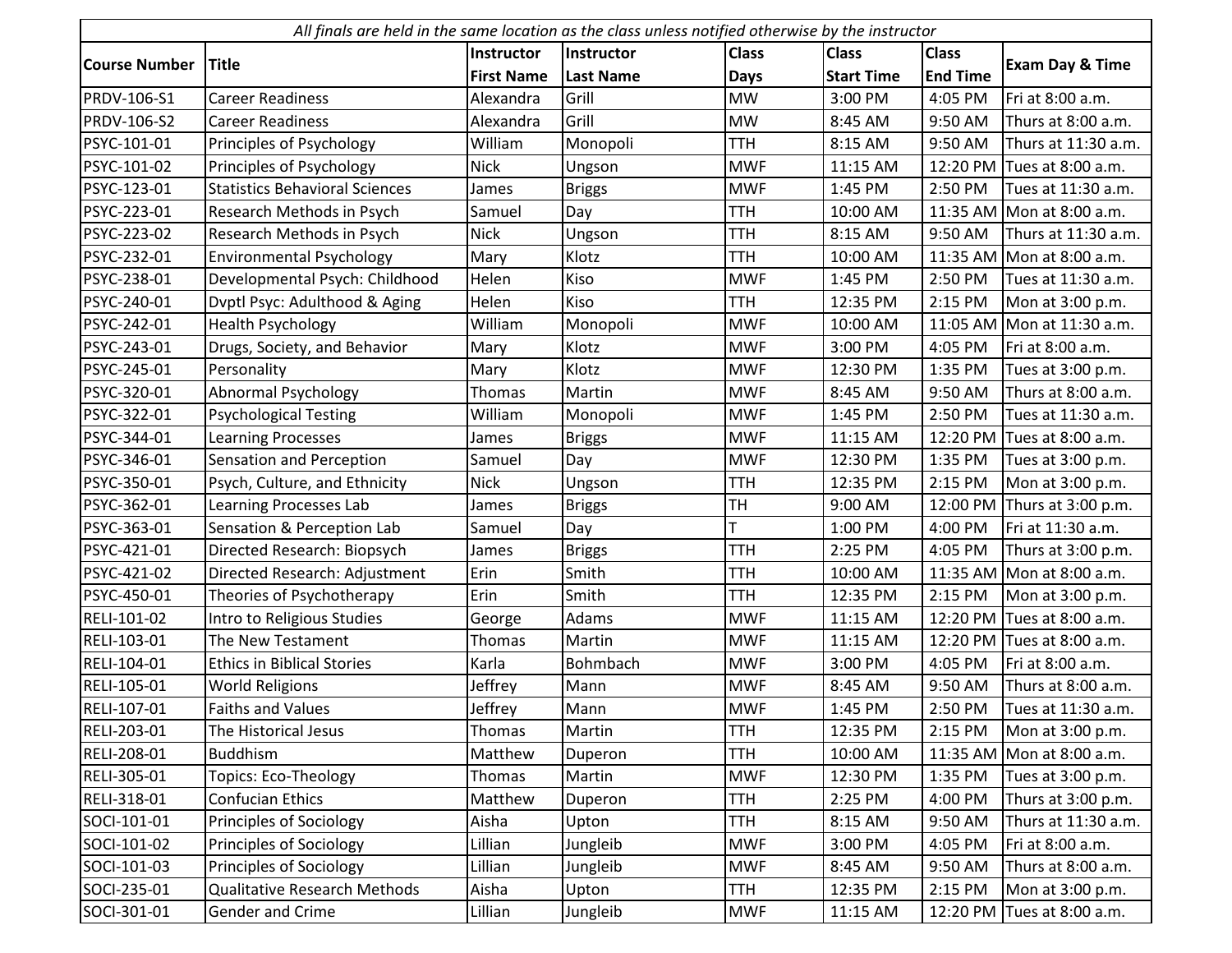|                      | All finals are held in the same location as the class unless notified otherwise by the instructor |                   |                  |              |                   |                 |                             |  |  |
|----------------------|---------------------------------------------------------------------------------------------------|-------------------|------------------|--------------|-------------------|-----------------|-----------------------------|--|--|
|                      |                                                                                                   | Instructor        | Instructor       | <b>Class</b> | <b>Class</b>      | <b>Class</b>    |                             |  |  |
| <b>Course Number</b> | <b>Title</b>                                                                                      | <b>First Name</b> | <b>Last Name</b> | <b>Days</b>  | <b>Start Time</b> | <b>End Time</b> | <b>Exam Day &amp; Time</b>  |  |  |
| SOCI-311-01          | Sociological Theory                                                                               | Aisha             | Upton            | <b>TTH</b>   | 2:25 PM           | 4:05 PM         | Thurs at 3:00 p.m.          |  |  |
| SPAN-102-01          | <b>Beginning Spanish II</b>                                                                       | Karen             | Pasetto Ovelar   | <b>MWF</b>   | 8:45 AM           | 9:50 AM         | Thurs at 8:00 a.m.          |  |  |
| SPAN-102-02          | <b>Beginning Spanish II</b>                                                                       | Paloma            | Morcillo Ortega  | <b>MWF</b>   | 8:45 AM           | 9:50 AM         | Thurs at 8:00 a.m.          |  |  |
| SPAN-102-03          | <b>Beginning Spanish II</b>                                                                       | Amanda            | Meixell          | <b>MWF</b>   | 10:00 AM          |                 | 11:05 AM Mon at 11:30 a.m.  |  |  |
| SPAN-102-04          | <b>Beginning Spanish II</b>                                                                       | Mirta             | Suquet           | <b>MWF</b>   | 10:00 AM          |                 | 11:05 AM Mon at 11:30 a.m.  |  |  |
| SPAN-102-05          | <b>Beginning Spanish II</b>                                                                       | Mirta             | Suquet           | <b>MWF</b>   | 11:15 AM          |                 | 12:20 PM Tues at 8:00 a.m.  |  |  |
| SPAN-102-06          | <b>Beginning Spanish II</b>                                                                       | Amanda            | Meixell          | <b>MWF</b>   | 11:15 AM          |                 | 12:20 PM Tues at 8:00 a.m.  |  |  |
| SPAN-102-07          | <b>Beginning Spanish II</b>                                                                       | Megan             | Kelly            | <b>MWF</b>   | 12:30 PM          | 1:35 PM         | Tues at 3:00 p.m.           |  |  |
| SPAN-102-08          | <b>Beginning Spanish II</b>                                                                       | Megan             | Kelly            | <b>MWF</b>   | 1:45 PM           | 2:50 PM         | Tues at 11:30 a.m.          |  |  |
| SPAN-102-09          | <b>Beginning Spanish II</b>                                                                       | Amanda            | Meixell          | <b>MWF</b>   | 1:45 PM           | 2:50 PM         | Tues at 11:30 a.m.          |  |  |
| SPAN-102-10          | <b>Beginning Spanish II</b>                                                                       | Walfrido          | Dorta Sanchez    | <b>MWF</b>   | 3:00 PM           | 4:05 PM         | Fri at 8:00 a.m.            |  |  |
| SPAN-202-01          | Intermediate Spanish II                                                                           | Greg              | Severyn          | <b>MWF</b>   | 10:00 AM          |                 | 11:05 AM Mon at 11:30 a.m.  |  |  |
| SPAN-202-02          | Intermediate Spanish II                                                                           | Greg              | Severyn          | <b>MWF</b>   | 12:30 PM          | 1:35 PM         | Tues at 3:00 p.m.           |  |  |
| SPAN-302-01          | <b>Grammar and Composition</b>                                                                    | Megan             | Kelly            | <b>MWF</b>   | 10:00 AM          |                 | 11:05 AM Mon at 11:30 a.m.  |  |  |
| SPAN-302-02          | <b>Grammar and Composition</b>                                                                    | Greg              | Severyn          | <b>MWF</b>   | 1:45 PM           | 2:50 PM         | Tues at 11:30 a.m.          |  |  |
| SPAN-310-01          | Latinos in the US                                                                                 | Walfrido          | Dorta Sanchez    | <b>MWF</b>   | 10:00 AM          |                 | 11:05 AM Mon at 11:30 a.m.  |  |  |
| THEA-143-01          | <b>Scenic Production</b>                                                                          | Caleb             | Stroman          | <b>TTH</b>   | 12:35 PM          | 2:15 PM         | Mon at 3:00 p.m.            |  |  |
| THEA-144-01          | <b>Costume Technology</b>                                                                         | Elizabeth         | Ennis            | <b>TTH</b>   | 2:35 PM           | 4:05 PM         | Thurs at 3:00 p.m.          |  |  |
| THEA-200-01          | <b>Dramatic Literature</b>                                                                        | Jeanne            | Tiehen           | <b>MWF</b>   | 8:45 AM           | 9:50 AM         | Thurs at 8:00 a.m.          |  |  |
| THEA-240-01          | Theatre and Violence                                                                              | Anna              | Andes            | <b>MWF</b>   | 11:15 AM          | 12:20 PM        | Tues at 8:00 a.m.           |  |  |
| THEA-254-01          | African American Theatre Hist                                                                     | Jeanne            | Tiehen           | <b>MWF</b>   | 12:30 PM          | 1:35 PM         | Tues at 3:00 p.m.           |  |  |
| THEA-258-01          | From Page to Stage                                                                                | Caleb             | Stroman          | <b>MWF</b>   | 8:45 AM           | 9:50 AM         | Thurs at 8:00 a.m.          |  |  |
| THEA-453-01          | Dramatic Theory & Criticism                                                                       | Anna              | Andes            | <b>MWF</b>   | 1:45 PM           | 2:50 PM         | Tues at 11:30 a.m.          |  |  |
| WGST-100-02          | Women & Gender Studies                                                                            | Karla             | Bohmbach         | <b>MWF</b>   | 12:35 PM          | 1:40 PM         | Tues at 3:00 p.m.           |  |  |
| WRIT-200-01          | <b>Intro to Creative Writing</b>                                                                  | Catherine         | Dent             | <b>TTH</b>   | 12:35 PM          | 2:15 PM         | Mon at 3:00 p.m.            |  |  |
| WRIT-251-01          | Introduction to Fiction                                                                           | <b>Silas</b>      | Zobal            | <b>MWF</b>   | 3:00 PM           | 4:05 PM         | Fri at 8:00 a.m.            |  |  |
| WRIT-252-01          | Introduction to Poetry                                                                            | Karla             | Kelsey           | <b>TTH</b>   | 8:15 AM           | 9:50 AM         | Thurs at 11:30 a.m.         |  |  |
| <b>WRIT-252-02</b>   | Introduction to Poetry                                                                            | Karla             | Kelsey           | <b>TTH</b>   | 10:00 AM          |                 | 11:35 AM Mon at 8:00 a.m.   |  |  |
| WRIT-253-01          | Intro to Creative Nonfiction                                                                      | Hasanthika        | Sirisena         | <b>MWF</b>   | 12:30 PM          | 1:35 PM         | Tues at 3:00 p.m.           |  |  |
| WRIT-253-02          | Intro to Creative Nonfiction                                                                      | Ryan              | Rickrode         | <b>TTH</b>   | 10:00 AM          |                 | 11:35 AM Mon at 8:00 a.m.   |  |  |
| WRIT-253-03          | Intro to Creative Nonfiction                                                                      | Ryan              | Rickrode         | <b>TTH</b>   | 2:25 PM           | 4:05 PM         | Thurs at 3:00 p.m.          |  |  |
| WRIT-260-01          | The Choreopoem                                                                                    | Monica            | Prince           | W            | 7:00 PM           |                 | 10:00 PM Thurs at 7:00 p.m. |  |  |
| WRIT-270-01          | Small Press Edit & Publishing                                                                     | Hasanthika        | Sirisena         | <b>MWF</b>   | 10:00 AM          |                 | 11:05 AM Mon at 11:30 a.m.  |  |  |
| WRIT-351-01          | <b>Intermediate Fiction</b>                                                                       | <b>Silas</b>      | Zobal            | <b>MWF</b>   | 12:30 PM          | 1:35 PM         | Tues at 3:00 p.m.           |  |  |
| WRIT-352-01          | <b>Intermediate Poetry</b>                                                                        | Monica            | Prince           | <b>TTH</b>   | 12:35 PM          | 2:15 PM         | Mon at 3:00 p.m.            |  |  |
| WRIT-353-01          | <b>Intermediate Nonfiction</b>                                                                    | Matthew           | Null             | <b>MWF</b>   | 10:00 AM          |                 | 11:05 AM Mon at 11:30 a.m.  |  |  |
| WRIT-451-01          | <b>Advanced Fiction - Novel</b>                                                                   | Matthew           | Null             | <b>MWF</b>   | 11:15 AM          | 12:20 PM        | Tues at 8:00 a.m.           |  |  |